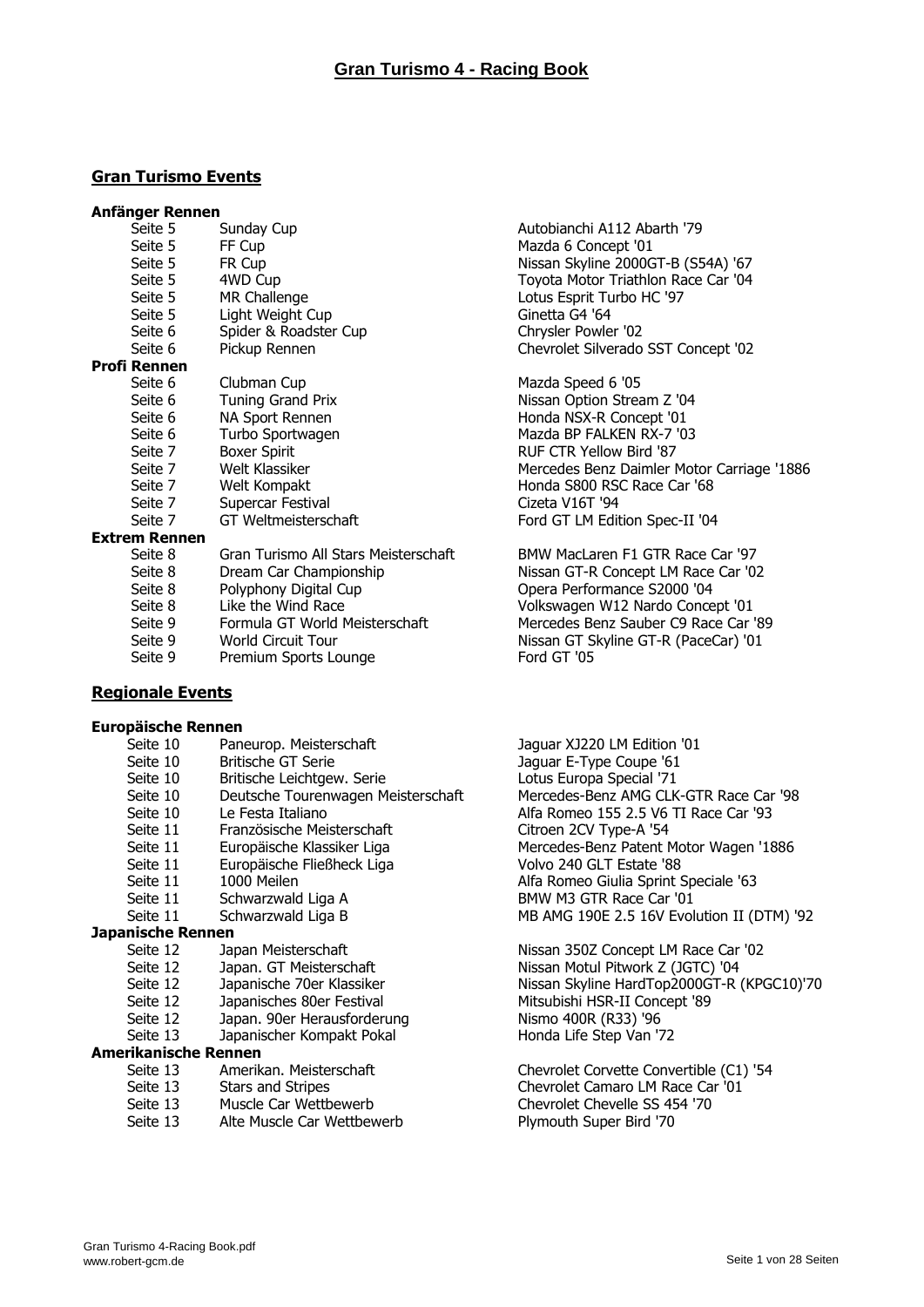#### **Hersteller Events**

| <b>Amerikanische Hersteller</b> |                                          |                                              |
|---------------------------------|------------------------------------------|----------------------------------------------|
| Seite 18                        | Chevrolet - Corvette Festival            | Chevrolet Corvette Stingray Coupe (C2) '63   |
| Seite 18                        | Chevrolet - Camaro Meeting               | Chevrolet Camaro IROC-Z Concept '88          |
| Seite 18                        | Chrysler - Crossfire Trophy              | Dodge Viper GTSR Concept '00                 |
| Seite 18                        | Saleen - Saleen S7 Club                  | Nike One 2022                                |
| Seite 18                        | Shelby - Shelby Cobra Pokal              | Shelby Mustang G.T.350R '65                  |
| Französische Hersteller         |                                          |                                              |
| Seite 19                        | Renault - Clio Trophy                    | Lutecia Renault Sport V6 24V Race Car '00    |
| Seite 19                        | Renault - Megane Pokal                   | Renault Avantime '02                         |
| Seite 19                        | Peugeot - 206 Pokal                      | Peugeot 205 Turbo 16 Rally Car '85           |
| Seite 20                        | Alpine - Renault Alpine Pokal            | Alpine A110 1600S '73                        |
| <b>Italienische Hersteller</b>  |                                          |                                              |
| Seite 20                        | Alfa Romeo - GTA Pokal                   | Alfa Romeo Giulia Sprint GTA 1600 '65        |
| <b>Deutsche Hersteller</b>      |                                          |                                              |
| Seite 20                        | Audi - Tourist Trophy                    | Audi LeMans Quattro '03                      |
| Seite 20                        | Audi - A3 Pokal                          | Audi Pikes Peak Quattro '03                  |
| Seite 21                        | BMW - 1er Trophy                         | BMW 2002 Turbo '73                           |
| Seite 21                        | BMW - Club M                             | BMW M3 GTR '03 (72466 Credits)               |
| Seite 21                        | Mercedes Benz - Legende des Silberpfeils | Mercedes-Benz CLK Touring Car (D2 DTM) '00   |
| Seite 21                        | Mercedes Benz - SL Herausforderung       | Mercedes-Benz 300 SL Coupe '54               |
| Seite 21                        | Opel - Speedster Trophy                  | Opel Calibra Touring Car (DTM) '94           |
| Seite 22                        | Volkswagen - Beetle Poka                 | VW Beetle 1100 Standard (Type-11) '49        |
| Seite 22                        | Volkswagen - Lupo Pokal                  | VW Karmann Ghia Coupe (Type-1) '68           |
| Seite 22                        | Volkswagen - GTI Pokal                   | Volkswagen Golf I GTI '76                    |
| Koreanische Hersteller          |                                          |                                              |
| Seite 22                        | Hyundai - Hyundai Sport Festival         | Hyundai Clix '01                             |
| <b>Britische Hersteller</b>     |                                          |                                              |
| Seite 22                        | Aston Martin - Aston Martin Festival     | Aston Martin DB9 Coupe '03                   |
| Seite 23                        | Lotus - Elise Trophy                     | Lotus Elise Type-72 '01                      |
| Seite 23                        | Lotus - Lotus Klassiker                  | Lotus Elan S1 '62                            |
| Seite 23                        | MG - MG Festival                         | <b>MGF '97</b>                               |
| Seite 23                        | Mini - Mini Sport Meeting                | Mini Marcos GT '70                           |
| Seite 24                        | TVR - Blackpool Racers                   | TVR Cerbera Speed 12 '00                     |
| Seite 24                        | Triumph - Spitfire Pokal                 | Triumph Spitfire 1500 '74                    |
| Japanische Hersteller           |                                          |                                              |
| Seite 24                        | Daihatsu - Copen Rennen                  | Daihatsu Sirion X4 '00                       |
| Seite 24                        | Daihatsu - Midget II Rennen              | Daihatsu Midget '63                          |
| Seite 24                        | Honda - Type R Meeting                   | Honda HSC (Honda Sports Concept) '03         |
| Seite 25                        | Honda - Civic Rennen                     | Honda Civic Si (Mugen Motul Race Car) '87    |
| Seite 25                        | Isuzu - Isuzu Sport Klassiker            | Isuzu 117 Coupe '68                          |
| Seite 25                        | Mazda - Wankelmotor Club                 | Mazda Cosmo Sport (L10A) '67                 |
| Seite 25                        | Mazda - NR-A Roadster Pokal              | Mazda MX-Crossport '05                       |
| Seite 25                        | Mazda - NR-A RX 8 Pokal                  | Mazda RX-8 Concept LM Race Car '01           |
| Seite 26                        | Mitsubishi - Evolution Meeting           | Mistubishi Lancer 1600 GSR Rally Car '74     |
| Seite 26                        | Mitsubishi - Mirage Pokal                | Mitsubishi I Concept '03                     |
| Seite 26                        | Nissan - Rennen des roten "R" Abzeichens | Skyline GT-R LM Road Going Version (R33) '95 |
| Seite 26                        | Nissan - Micra Brothers                  | Nissan mm-R Cup Car '01                      |
| Seite 26                        | Nissan - Silvia & Co                     | Nissan Sileighty '98                         |
| Seite 26                        | Nissan - Club "Z"                        | Nissan Fairlady 240ZG '71                    |
| Seite 27                        | Subaru - Subaru 360 Rennen               | Subaru 360 '58                               |
| Seite 27                        | Subaru - Stern der Plejaden              | Subaru Impreza Super Touring Car '01         |
| Seite 27                        | Suzuki - Suzuki K Car Pokal              | Suzuki Concept-S2 '03                        |
| Seite 27                        | Suzuki - Suzuki Konzeptstudien           | Suzuki GSX-R/4 '01                           |
| Seite 27                        | Toyota - Altezza Rennen                  | Toyota Altezza Touring Car '01               |
| Seite 28                        | Toyota - Vitz Rennen                     | Toyota Yaris RS Turbo (J) '02                |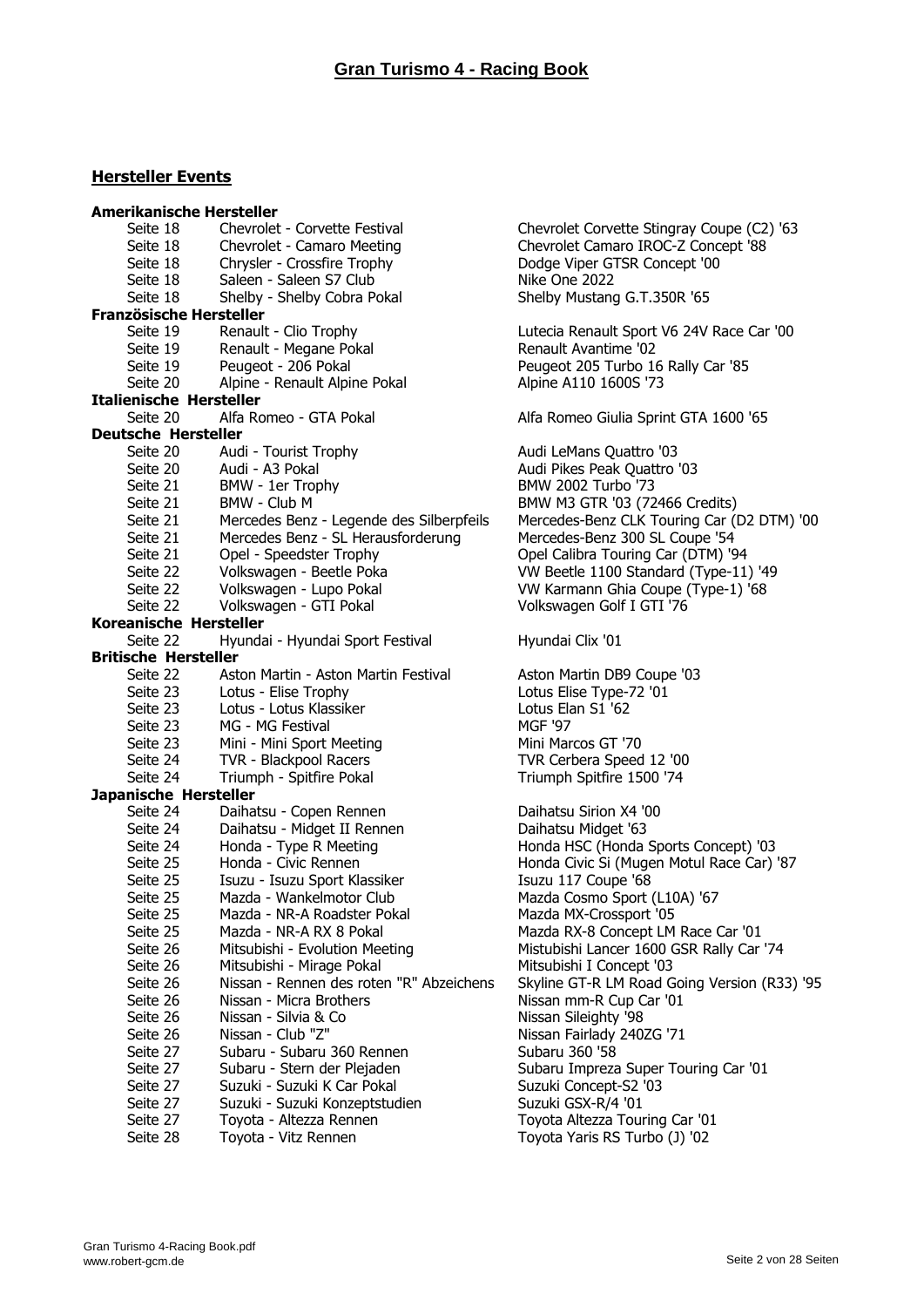#### **Rally Events**

| Rally d' Umbria           |                             |
|---------------------------|-----------------------------|
| Seite 14                  | Umbria Rally (leicht)       |
| Seite 14                  | Umbria Rally (normal)       |
| Seite 14                  | Umbria Rally (schwer)       |
| <b>Capri Rally</b>        |                             |
| Seite 14                  | Capri Rally (leicht)        |
| Seite 14                  | Capri Rally (normal)        |
| Seite 14                  | Capri Rally (schwer)        |
| <b>Grand Canyon Rally</b> |                             |
| Seite 14                  | Grand Canyon Rally (leicht) |
| Seite 14                  | Grand Canyon Rally (normal) |
| Seite 14                  | Grand Canyon Rally (schwer) |
| <b>Whistler Eisrennen</b> |                             |
| Seite 15                  | Whistler Eisrennen (leicht) |
| Seite 15                  | Whistler Eisrennen (normal) |
| Seite 15                  | Whistler Eisrennen (schwer) |
| <b>Chamonix Rally</b>     |                             |
| Seite 15                  | Chamonix Rally (leicht)     |
| Seite 15                  | Chamonix Rally (normal)     |
| Seite 15                  | Chamonix Rally (schwer)     |
| <b>George V Rally</b>     |                             |
| Seite 15                  | George V Rally (leicht)     |
| Seite 15                  | George V Rally (normal)     |
| Seite 15                  | George V Rally (schwer)     |
| <b>Swiss Alps Rally</b>   |                             |
| Seite 16                  | Swiss Alps Rally (leicht)   |
| Seite 16                  | Swiss Alps Rally (normal)   |
| Seite 16                  | Swiss Alps Rally (schwer)   |
| <b>Tahiti Tour</b>        |                             |
| Seite 16                  | Tahiti Rally (leicht)       |
| Seite 16                  | Tahiti Rally (normal)       |
| Seite 16                  | Tahiti Rally (schwer)       |
| <b>Tsukuba Wet Race</b>   |                             |
| Seite 16                  | Tsukuba Wet Race (leicht)   |
| Seite 16                  | Tsukuba Wet Race (normal)   |
| Seite 16                  | Tsukuba Wet Race (schwer)   |
| <b>Yosemite Rally I</b>   |                             |
| Seite 17                  | Yosemite Rally I (leicht)   |
| Seite 17                  | Yosemite Rally I (normal)   |
| Seite 17                  | Yosemite Rally I (schwer)   |
| <b>Yosemite Rally II</b>  |                             |
| Seite 17                  | Yosemite Rally II (leicht)  |
| Seite 17                  | Yosemite Rally II (normal)  |
| Seite 17                  | Yosemite Rally II (schwer)  |

Cadillac Cien '02 Lancia Delta HF Integrale Rally Car '92 Lancia Delta S4 Rally Car '85

Toyota RSC Rallye Raid Car '02 Subaru Impreza Rally Car Prototype '01 Ford RS200 Rally Car '85

Ford RS200 '84 Mitsubishi CZ-3 Tarmac Rally Car '02 Mitsubishi Straion 4WD Rally Car '84

Toyota RSC '01 Mitsubishi Lancer Evolution IV Rally Car'97 Nissan 1600SSS Rally Car (510) '69

Infiniti FX45 Concept '02 Subaru Imprezia Rally Car '01 Lancia Stratos Rally Car '77

Alpine A310 1600 VE '73 Renault 5 Maxi Turbo Rally Car '85 Peugeot 205 Turbo 16 Evolution 2 Rally Car '86

Mitsubishi CZ-3 Tarmac '01 Toyota Celicia GT-FOUR Rally Car (ST205) '95 Nissan Silvia 240RS Rally Car '85

Renault 5 Turbo '80 Ford Escort Rally Car '98 Mitsubishi Pajero Rally Raid Car '85

Mazda RX-8 Concept (Type-I) '01 Mazda 6 Touring Car '02 Ford GT Concept '02

Land Rover Range Stormer Concept '04 Subaru Impreza Rally Car '99 Suzuki Escudo Dirt Trial Car '98

Hyundai HCD6 '01 Toyota Celica GT-FOUR Rally Car (ST185) '95 Mitsubishi Pajero Evolution Rally Raid Car '03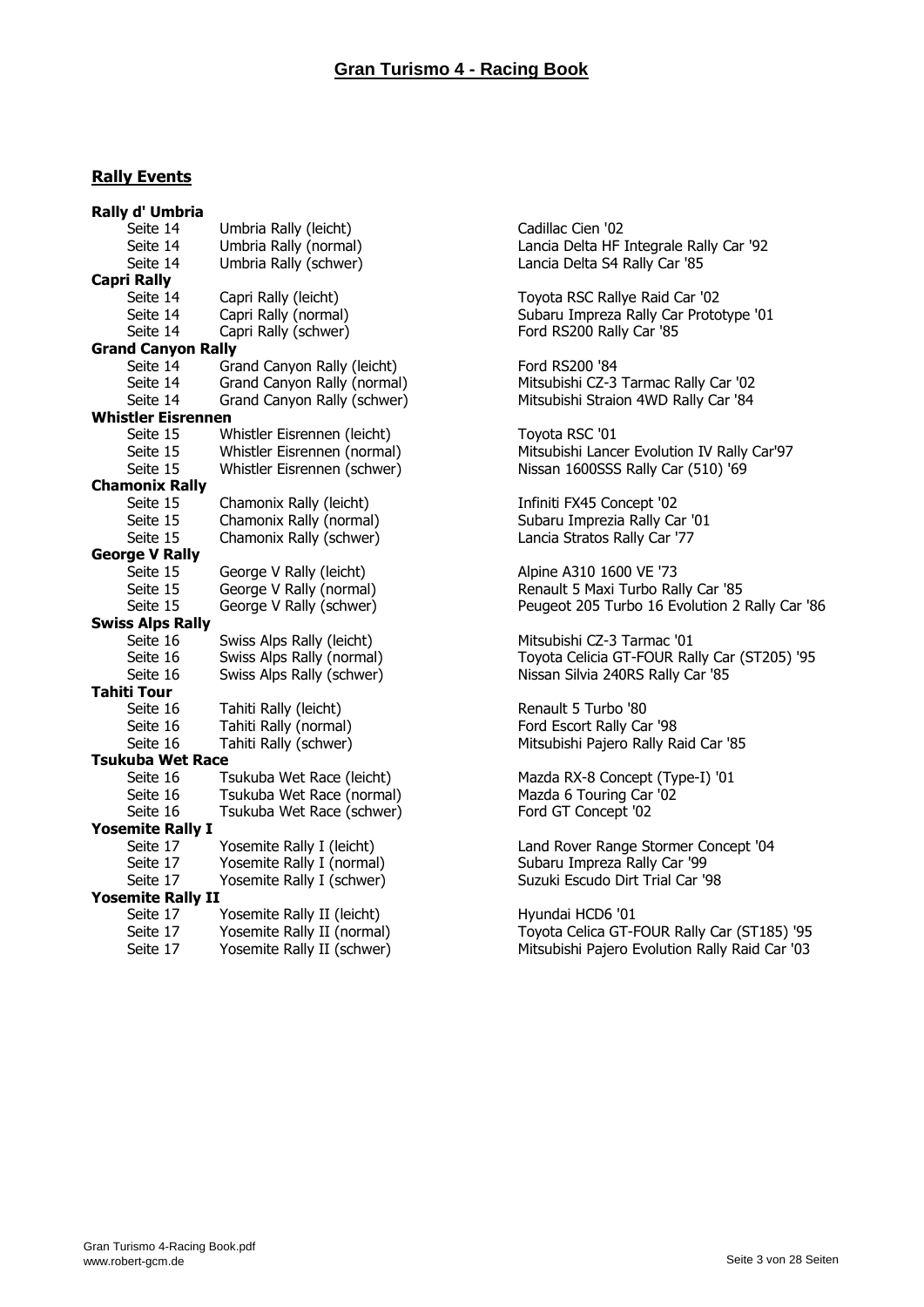#### **Ausdauer Rennen**

Laguna Seca 200 Miles Ford GT40 Race Car '69 Roadster 4 Hours Endurance Mazda RX-7 LM Race Car '01<br>Tokyo R246 300km<br>Mitsubishi FTO Super Touring Nürburgring 4 Hours Endurance<br>
Suzuka 1000km<br>
Lister Storm V12 Race Car Suzuka 1000km<br>Motegi 8 Hours Endurance Motegi 8 Hours Endurance<br>Honda NSX-R LM Edition Road Sarthe Circuit 24 Hours I<br>Sarthe Circuit 24 Hours II Sarthe Circuit 24 Hours II Bentley Speed 8 Race Car '03<br>
Fuji 1000km<br>
Nissan R92CP Race Car '92 Infineon World Sport Car Trophy<br>El Captain 200 Miles

#### **Lizensprüfungen**

| <b>National B Lizens</b> |           |
|--------------------------|-----------|
|                          | in Bronze |
|                          | in Silber |
|                          | in Gold   |
| <b>National A Lizens</b> |           |
|                          | in Bronze |
|                          | in Silber |
|                          | in Gold   |
| International B Lizens   |           |
|                          | in Bronze |
|                          | in Silber |
|                          | in Gold   |
| International A Lizens   |           |
|                          | in Bronze |
|                          | in Silber |
|                          | in Gold   |
| <b>Spezial Lizens</b>    |           |
|                          | in Bronze |
|                          | in Silber |
|                          | in Gold   |
|                          |           |

#### **Sonstige**

Grand Valley 300km **Audi Auto Union V16 Type C Streamline '37** Tokyo R246 300km<br>Super Speedway 150 Miles Miles Monda NSX-R Prototype LM Race Car Super Speedway 150 Miles<br>
Nürburgring 24 Hours Endurance<br>
Polyphony Formula Gran Turismo '04 Polyphony Formula Gran Turismo '04 Motegi 8 Hours Endurance Honda NSX-R LM Edition Road Car '02<br>Tsukuba 9 Hours Endurance House Nissan Skyline GT-R Race Car (Calsonic Nissan Skyline GT-R Race Car (Calsonic) '93<br>Audi R8 '01 Nissan R92CP Race Car '92<br>Ford GT LM Race Car '02 El Captain 200 Miles Toyota 88C-V Race Car (MINOLTA) '89<br>New York 200 Miles Dodge Charger Super Bee 426 Hemi '7 Dodge Charger Super Bee 426 Hemi '71

> Volkswagen Lupo1.4 '02 Mazda Kusabi '03 Honda S500 '63

Pontiac Sunfire GXP Concept '02 Honda Dualnote '01 Nissan Skyline (Gran Turismo Version) '01

Nike One 2022 Mazda RX-8 Concept (Type-II) '04 Jensen Healey Interceptor Mk.III '74

Nismo 270R '94 (S14) Nissan GT-R Concept (TokyoShow) '01 Dome Zero '78

Mercury Cougar XR-7 '67 Pontiac Solstice Coupe Concept '02 Ford Model T Tourer '15

bei 25% des Spieles<br>
bei 50% des Spieles<br>
Audi Nuvolari Quattro '03 Jaguar XJR-9 Race Car '88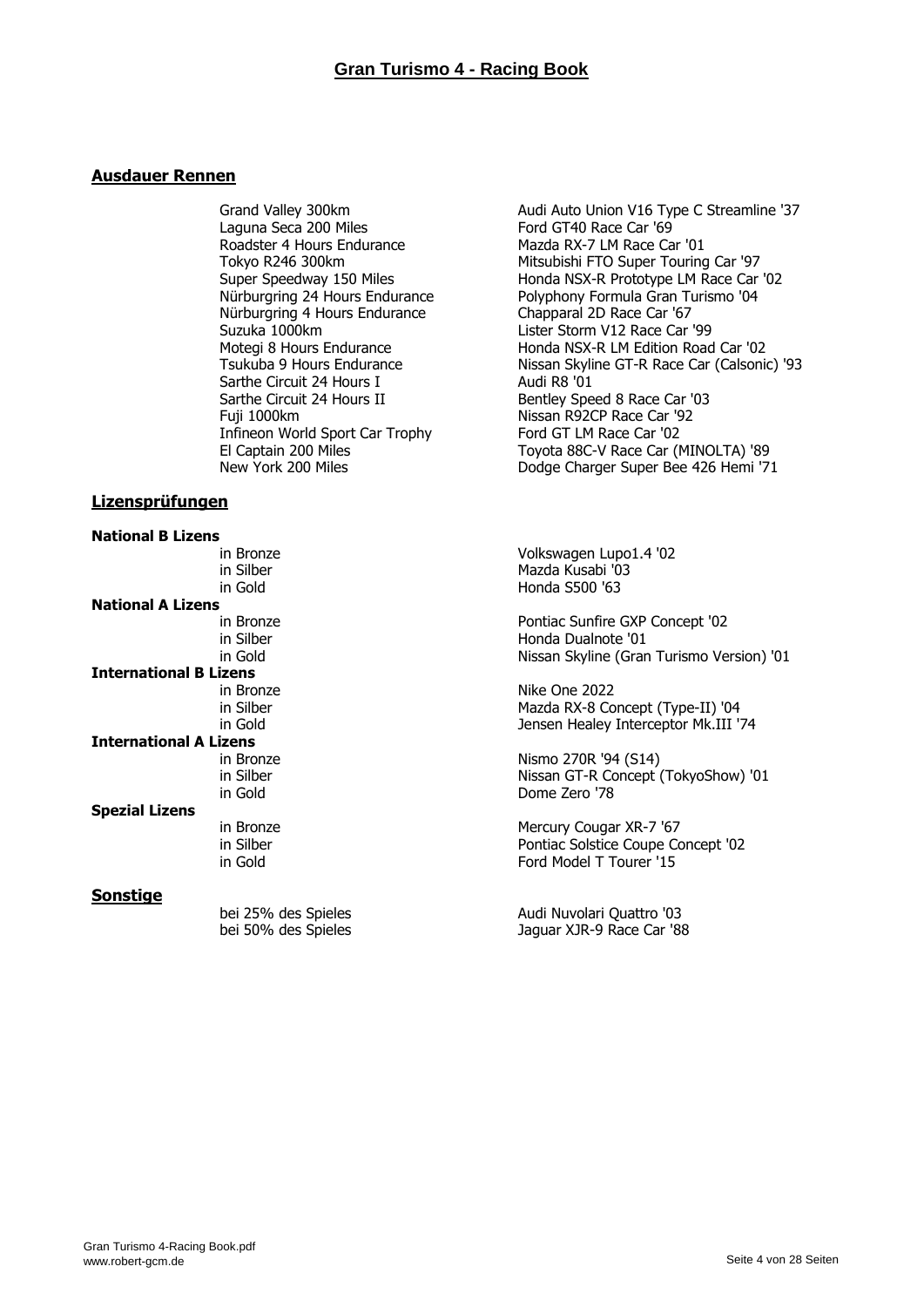---------------------------

### **Anfänger Rennen**

| <b>Sunday Cup</b><br>- Lizens | <b>Strecke</b><br>Autum Ring Mini                                                                                       | Richtung Runden Länge<br>Rückwärts | 2                   | 1,28 km         |
|-------------------------------|-------------------------------------------------------------------------------------------------------------------------|------------------------------------|---------------------|-----------------|
|                               | Driving Park- Beginner Course                                                                                           | Normal                             | 4                   | 0,73 km         |
|                               | High Speed Ring<br>Special Stage Route 5                                                                                | Normal<br>Rückwärts                | 2<br>$\overline{2}$ | 4 km<br>3,79 km |
|                               | Twin Ring Motegi West                                                                                                   | Normal                             | 3                   | 1,49 km         |
|                               |                                                                                                                         |                                    |                     |                 |
|                               | Gewinn 600 - 500 - 400 - 300 - 200 - 100 Credits<br>Preisauto Autobianchi A112 Abarth '79 (8378 Credits)                |                                    |                     |                 |
| <b>FF Cup</b>                 | <b>Strecke</b>                                                                                                          | Richtung Runden Länge              |                     |                 |
| - Lizens                      | Midfield Raceway                                                                                                        | Rückwärts                          | 2                   | 3,56 km         |
|                               | Suzuka Circuit East Course                                                                                              | Normal                             | 3                   | 2,31 km         |
|                               | Hong Kong                                                                                                               | Rückwärts                          | $\overline{2}$      | 2,87 km         |
|                               | Grand Valley East Section                                                                                               | Normal                             | $\overline{2}$      | 3 km            |
|                               | Twin Ring Motegi East                                                                                                   | Normal                             | 2                   | 3,54 km         |
|                               | Gewinn 1500 - 500 - 400 - 300 - 200 - 100 Credits<br><b>Preisauto</b> Mazda 6 Concept '01 (--- Credits)                 |                                    |                     |                 |
| <b>FR Cup</b>                 | <b>Strecke</b>                                                                                                          | Richtung Runden Länge              |                     |                 |
| - Lizens                      | Seattle Circuit                                                                                                         | Rückwärts                          | 2                   | 3,86 km         |
|                               | Tsukuba Circuit                                                                                                         | Normal                             | 3                   | 2,11 km         |
|                               | Special Stage Route 5                                                                                                   | Normal                             | $\overline{2}$      | 3,79 km         |
|                               | Laguna Seca Raceway                                                                                                     | Normal                             | 2                   | 3,71 km         |
|                               | Driving Park- Motorland                                                                                                 | Rückwärts                          | 4                   | 1,34 km         |
|                               | Gewinn 1500 - 500 - 400 - 300 - 200 - 100 Credits<br><b>Preisauto</b> Nissan Skyline 2000GT-B (S54A) '67 (5057 Credits) |                                    |                     |                 |
| 4WD Cup                       | <b>Strecke</b>                                                                                                          | Richtung Runden Länge              |                     |                 |
| - Lizens                      | Grand Valley East Section                                                                                               | Normal                             | 2                   | 3 km            |
|                               | Autum Ring Mini                                                                                                         | Rückwärts                          | 4                   | 1,28 km         |
|                               | Suzuka Circuit East Course                                                                                              | Normal                             | 3                   | 2,31 km         |
|                               | El Capitan                                                                                                              | Rückwärts                          | $\overline{2}$      | 4,87 km         |
|                               | Fuji Speedway '90s                                                                                                      | Normal                             | $\overline{2}$      | 4,4 km          |
|                               | Gewinn 1500 - 500 - 400 - 300 - 200 - 100 Credits<br>Preisauto Toyota Motor Triathlon Race Car '04 (--- Credits)        |                                    |                     |                 |
| <b>MR Challenge</b>           | <b>Strecke</b>                                                                                                          | Richtung                           | Runden Länge        |                 |
| - Lizens                      | Driving Park- Beginner Course                                                                                           | Normal                             | 5                   | 0,73 km         |
|                               | Autum Ring                                                                                                              | Rückwärts                          | 2                   | 3,03 km         |
|                               | New York                                                                                                                | Rückwärts                          | $\overline{2}$      | 4,17 km         |
|                               | Fuji Speedway '90s                                                                                                      | Normal                             | $\overline{2}$      | 4,4 km          |
|                               | El Capitan                                                                                                              | Normal                             | $\overline{2}$      | 4,87 km         |
|                               | Gewinn 2000 - 1000 - 500 - 400 - 300 - 200 Credits<br>Preisauto Lotus Esprit Turbo HC '97 (10316 Credits)               |                                    |                     |                 |
| <b>Light Weight Cup</b>       | <b>Strecke</b>                                                                                                          | Richtung Runden Länge              |                     |                 |
| - Lizens                      | Driving Park- Motorland                                                                                                 | Normal                             | 4                   | 1,34 km         |
|                               | Tsukuba Circuit                                                                                                         | Normal                             | 3                   | 2,11 km         |
|                               | Driving Park- Beginner Course                                                                                           | Normal                             | 7                   | 0,73 km         |
|                               | Gewinn 2000 - 500 - 400 - 300 - 200 - 100 Credits                                                                       |                                    |                     |                 |

**Preisauto** Ginetta G4 '64 (10199 Credits)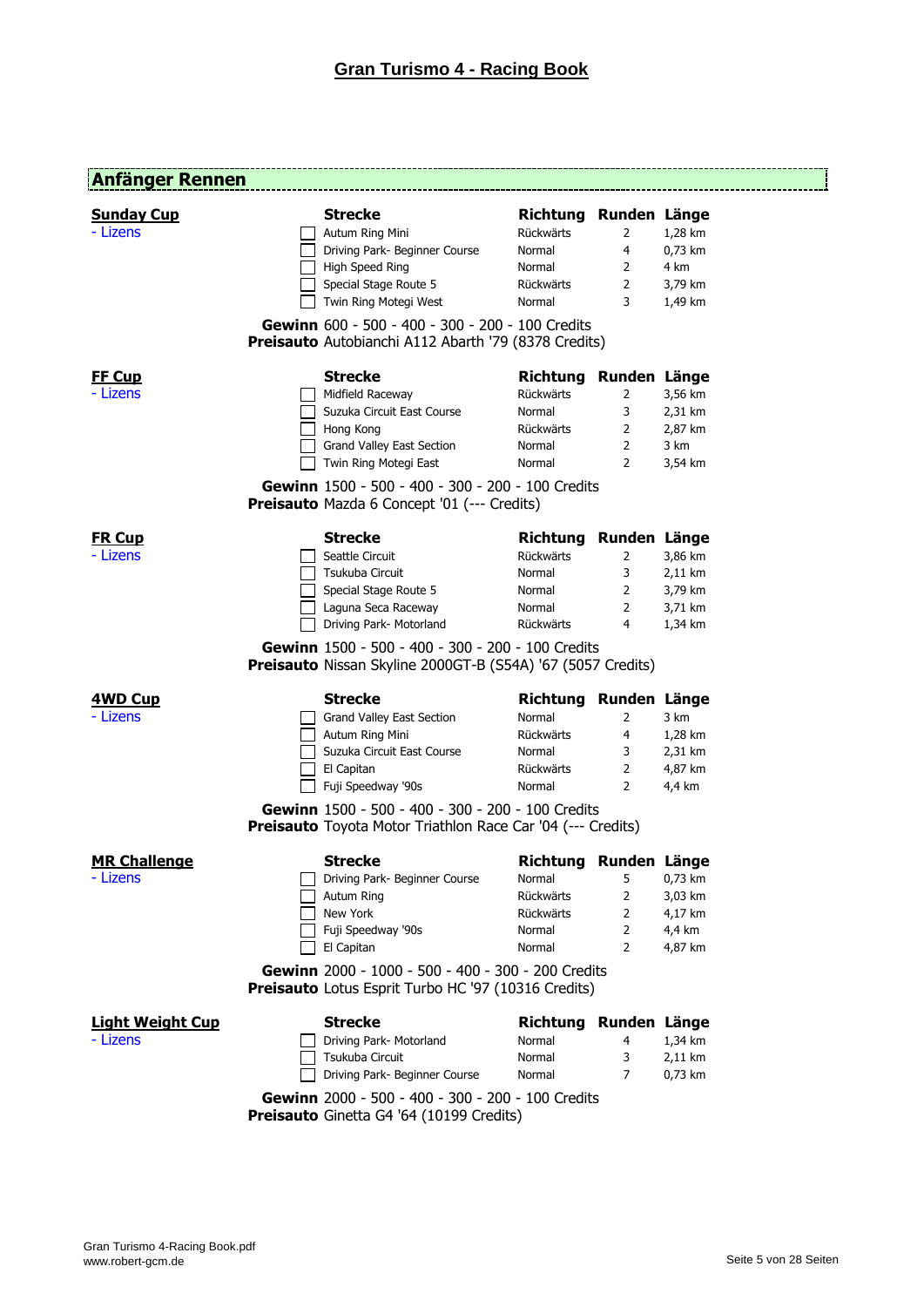| <b>Spider &amp; Roadster Cup</b><br><b>B</b> Lizens |                 | <b>Strecke</b><br>Twin Ring Motegi East<br><b>Trial Mountain</b><br>Infineon Raceway<br>Gewinn 3000 - 1000 - 500 - 400 - 300 - 200 Credits<br><b>Preisauto</b> Chrysler Powler '02 (10078 Credits)                                              | Richtung Runden Länge<br>Normal<br>Rückwärts<br>Normal                        | $\overline{2}$<br>2<br>2                         | 3,54 km<br>3,98 km<br>4,06 km                       |
|-----------------------------------------------------|-----------------|-------------------------------------------------------------------------------------------------------------------------------------------------------------------------------------------------------------------------------------------------|-------------------------------------------------------------------------------|--------------------------------------------------|-----------------------------------------------------|
| <b>Pickup Rennen</b><br>- Lizens                    |                 | <b>Strecke</b><br>Fuji Speedway '90s<br>Laguna Seca Raceway<br>Seattle Circuit<br>Gewinn 1200 - 600 - 500 - 400 - 300 - 200 Credits                                                                                                             | Richtung Runden Länge<br>Normal<br>Normal<br>Rückwärts                        | $\mathbf{2}$<br>$\overline{2}$<br>$\overline{2}$ | 4,4 km<br>3,71 km<br>3,86 km                        |
|                                                     |                 | <b>Preisauto</b> Chevrolet Silverado SST Concept '02 (--- Credits)                                                                                                                                                                              |                                                                               |                                                  |                                                     |
| <b>Profi Rennen</b>                                 |                 |                                                                                                                                                                                                                                                 |                                                                               |                                                  |                                                     |
| <b>Clubman Cup</b><br><b>B</b> Lizens               |                 | <b>Strecke</b><br>Apricot Hill<br>Twin Ring Motegi East<br>Soul Central<br>Special Stage Route 5<br>Deep Forest<br>Gewinn 3000 - 1000 - 500 - 400 - 300 - 200 Credits<br><b>Preisauto</b> Mazda Speed 6 '05 (--- Credits)                       | Richtung Runden Länge<br>Normal<br>Normal<br>Rückwärts<br>Normal<br>Normal    | 3<br>3<br>4<br>5<br>3                            | 3,86 km<br>3,54 km<br>2,72 km<br>3,79 km<br>3,6 km  |
| <b>Tuning Grand Prix</b><br>A Lizens                | Preisgeld 20000 | <b>Strecke</b><br>Apricot Hill<br>Fuji Speedway '90s<br>Tokyo Route 246<br>El Capitan<br>Tsukuba Circuit<br>Gewinn 10000 - 6000 - 4000 - 3000 - 1000 - 500 Credits<br><b>Preisauto</b> Nissan Option Stream Z '04 (42499 Credits)               | Richtung Runden Länge<br>Rückwärts<br>Normal<br>Normal<br>Rückwärts<br>Normal | 3<br>3<br>2<br>3<br>5                            | 3,86 km<br>4,4 km<br>5,12 km<br>4,87 km<br>2,11 km  |
| <b>NA Sport Rennen</b><br><b>B</b> Lizens           |                 | <b>Strecke</b><br>Infineon Raceway<br>Apricot Hill<br>Twin Ring Motegi Road Course<br>Special Stage Route 5<br><b>Trial Mountain</b><br>Gewinn 7500 - 5000 - 2500 - 1000 - 500 - 300 Credits<br>Preisauto Honda NSX-R Concept '01 (--- Credits) | Richtung Runden Länge<br>Normal<br>Rückwärts<br>Normal<br>Rückwärts<br>Normal | 3<br>3<br>3<br>3<br>3                            | 4,06 km<br>3,86 km<br>5,01 km<br>3,79 km<br>3,98 km |
| <b>Turbo Sportwagen</b><br><b>B</b> Lizens          |                 | <b>Strecke</b><br>Fuji Speedway '80s<br>Tokyo Route 246<br>High Speed Ring<br>New York<br>Midfield Raceway<br>Gewinn 7500 - 5000 - 2500 - 1000 - 500 - 300 Credits<br>Preisauto Mazda BP FALKEN RX-7 '03                                        | Richtung Runden Länge<br>Normal<br>Rückwärts<br>Normal<br>Rückwärts<br>Normal | 3<br>2<br>3<br>3<br>3                            | 4,32 km<br>5,12 km<br>4 km<br>4,17 km<br>3,56 km    |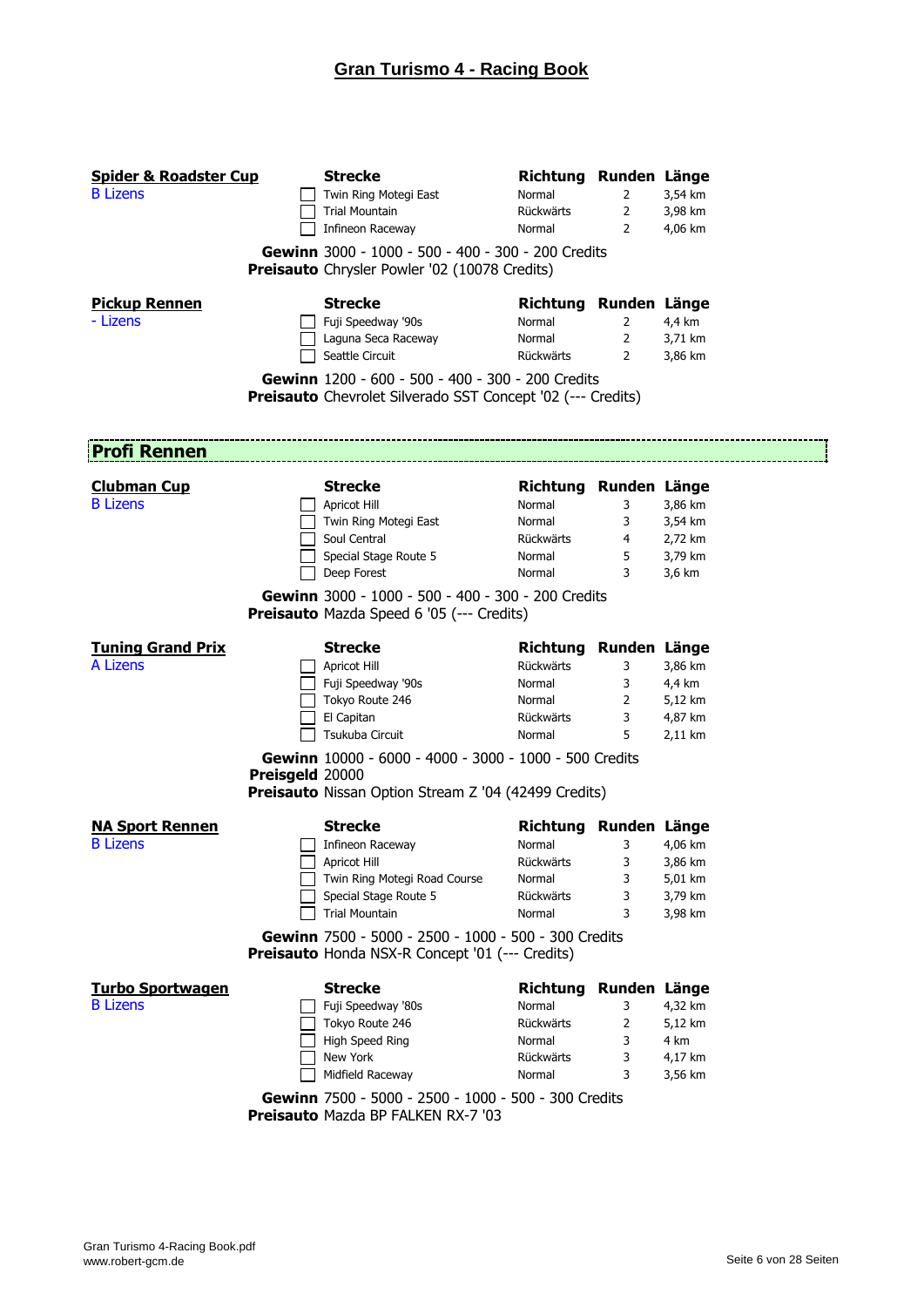| <b>Boxer Spirit</b><br><b>B</b> Lizens          |                  | <b>Strecke</b><br>Hong Kong<br>Infineon Raceway<br>Deep Forest                                                                                                                                                                           | Richtung Runden Länge<br>Normal<br>Normal<br>Rückwärts                                                                             | 4<br>3<br>3                                            | 2,87 km<br>4,06 km<br>3,6 km                                                                                |
|-------------------------------------------------|------------------|------------------------------------------------------------------------------------------------------------------------------------------------------------------------------------------------------------------------------------------|------------------------------------------------------------------------------------------------------------------------------------|--------------------------------------------------------|-------------------------------------------------------------------------------------------------------------|
|                                                 |                  | Gewinn 7500 - 5000 - 2500 - 1000 - 500 - 300 Credits<br>Preisauto RUF CTR Yellow Bird '87 (50283 Credits)                                                                                                                                |                                                                                                                                    |                                                        |                                                                                                             |
| <b>Welt Klassiker</b><br><b>IB Lizens</b>       | Preisgeld 50000  | <b>Strecke</b><br>Fuji Speedway '80s<br>El Capitan<br>Nürburgring Nordschleife<br>Cote d'Azur<br>Laguna Seca Raceway<br>Gewinn 10000 - 6000 - 4000 - 3000 - 1000 - 500 Credits<br>Preisauto Mercedes Benz Daimler Motor Carriage '1886   | Richtung Runden Länge<br>Normal<br>Rückwärts<br>Normal<br>Normal<br>Normal                                                         | 2<br>2<br>$\mathbf{1}$<br>$\overline{2}$<br>2          | 4,32 km<br>4,87 km<br>20,75 km<br>3,35 km<br>3,71 km                                                        |
| <b>Welt Kompakt</b><br><b>IB</b> Lizens         | Preisgeld 30000  | <b>Strecke</b><br>Seattle Circuit<br>Tsukuba Circuit<br>Grand Valley East Section<br>Hong Kong<br>Twin Ring Motegi East<br>Gewinn 7500 - 5000 - 2500 - 1000 - 500 - 300 Credits<br>Preisauto Honda S800 RSC Race Car '68 (53124 Credits) | Richtung Runden Länge<br>Normal<br>Normal<br><b>Rückwärts</b><br><b>Rückwärts</b><br>Normal                                        | 3<br>5<br>4<br>$\overline{4}$<br>4                     | 3,86 km<br>2,11 km<br>3 km<br>2,87 km<br>3,54 km                                                            |
| <b>Supercar Festival</b><br><b>IA Lizens</b>    |                  | <b>Strecke</b><br>Soul Central<br>Fuji Speedway '90s<br>New York<br>Midfield Raceway<br>Infineon Raceway<br>Gewinn 15000 - 7500 - 5000 - 4000 - 1500 - 800 Credits<br><b>Preisauto Cizeta V16T '94</b>                                   | Richtung Runden Länge<br>Normal<br>Normal<br>Normal<br><b>Rückwärts</b><br>Normal                                                  | 8<br>6<br>6<br>6<br>6                                  | 2,72 km<br>4,4 km<br>4,17 km<br>3,56 km<br>4,06 km                                                          |
| <b>GT Weltmeisterschaft</b><br><b>IA Lizens</b> |                  | <b>Strecke</b><br>Tokyo Route 246<br>Twin Ring Motegi Speedway<br>Hong Kong<br>Soul Central<br>El Capitan<br>New York<br>Opera Paris<br>Suzuka Circuit<br>Grand Valley Speedway<br>Circuit de la Sarthe                                  | Richtung Runden Länge<br>Normal<br>Normal<br>Normal<br>Rückwärts<br>Normal<br>Normal<br>Rückwärts<br>Normal<br>Rückwärts<br>Normal | 10<br>21<br>18<br>19<br>11<br>15<br>18<br>9<br>11<br>4 | 5,12 km<br>2,41 km<br>2,87 km<br>2,72 km<br>4,87 km<br>4,17 km<br>2,91 km<br>5,81 km<br>4,94 km<br>13,63 km |
|                                                 | Preisgeld 250000 | Gewinn 25000 - 7500 - 5000 - 4000 - 1500 - 800 Credits<br>Preisauto Ford GT LM Edition Spec-II '04                                                                                                                                       |                                                                                                                                    |                                                        |                                                                                                             |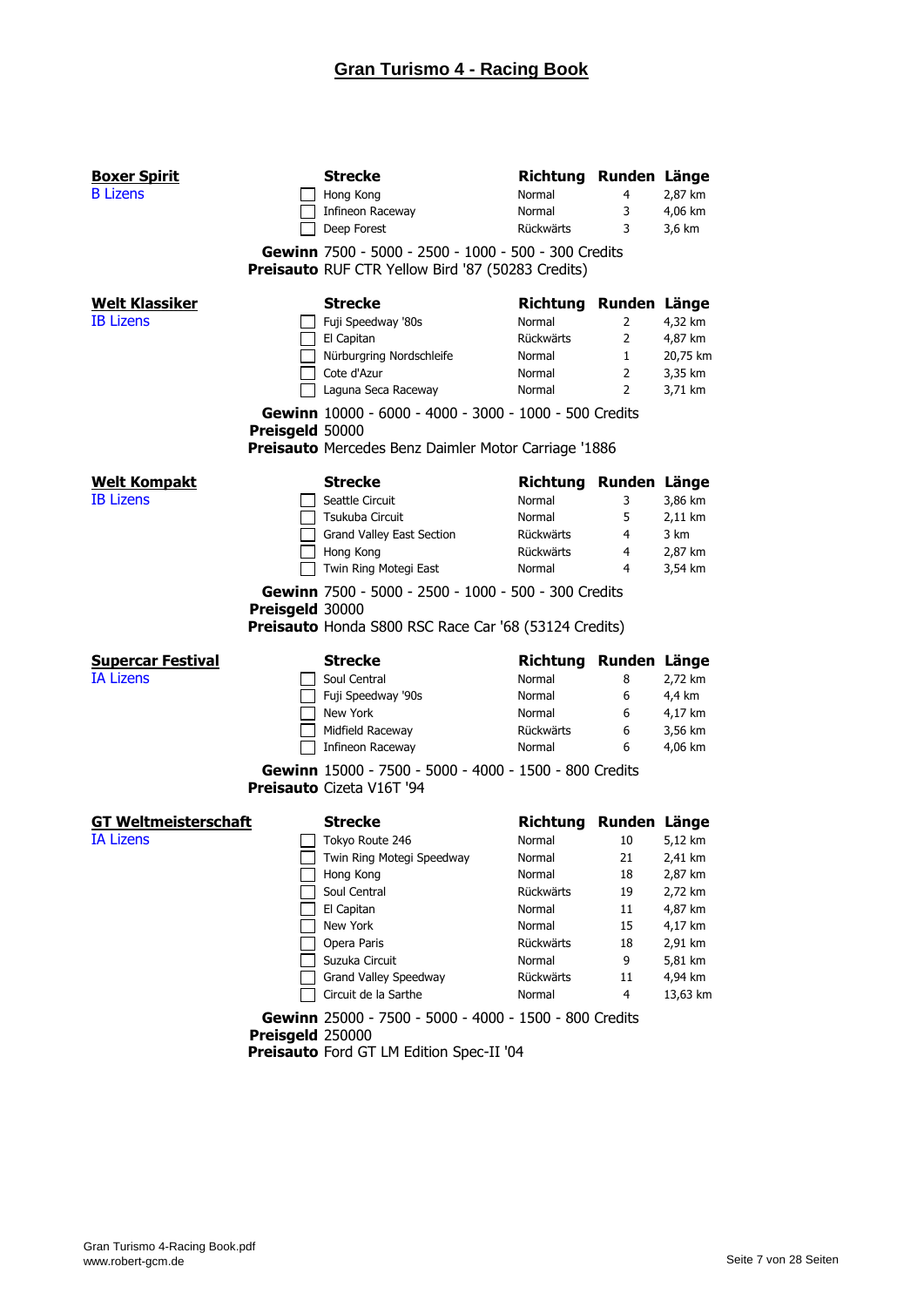# **Extrem Rennen**

| <b>Gran Turismo All Stars</b> | <b>Strecke</b>                                                                                                  | Richtung Runden Länge |                |          |
|-------------------------------|-----------------------------------------------------------------------------------------------------------------|-----------------------|----------------|----------|
| <b>Meisterschaft</b>          | High Speed Ring                                                                                                 | Rückwärts             | 7              | 4 km     |
|                               | Fuji Speedway '80s                                                                                              | Normal                | 6              | 4,32 km  |
|                               | Laguna Seca Raceway                                                                                             | Normal                | 7              | 3,71 km  |
|                               | Autum Ring                                                                                                      | Rückwärts             | 9              | 3,03 km  |
|                               | Driving Park- Teststrecke                                                                                       | Normal                | 3              | 10,34 km |
|                               | Grand Valley Speedway                                                                                           | Rückwärts             | 6              | 4,94 km  |
|                               | Suzuka Circuit                                                                                                  | Normal                | 5              | 5,81 km  |
|                               | Infineon Raceway                                                                                                | Normal                | 8              | 4,06 km  |
|                               | Circuit de la Sarthe                                                                                            | Normal                | 2              | 13,63 km |
|                               | Nürburgring Nordschleife                                                                                        | Normal                | 2              | 20,75 km |
| Preisgeld 100000              | Gewinn 15000 - 7500 - 5000 - 4000 - 1500 - 800 Credits<br><b>Preisauto BMW MacLaren F1 GTR Race Car '97</b>     |                       |                |          |
| <b>Dream Car Championship</b> | <b>Strecke</b>                                                                                                  | Richtung Runden Länge |                |          |
|                               | Opera Paris                                                                                                     | Normal                | 7              | 2,91 km  |
|                               | Tokyo Route 246                                                                                                 | Rückwärts             | 4              | 5,12 km  |
|                               | Deep Forest                                                                                                     | Normal                | 5              | 3,6 km   |
|                               | Soul Central                                                                                                    | Rückwärts             | $\overline{7}$ | 2,72 km  |
|                               | Hong Kong                                                                                                       | Normal                | 7              | 2,87 km  |
|                               | Driving Park- Teststrecke                                                                                       | Normal                | 2              | 10,34 km |
|                               | Driving Park- Beginner Course                                                                                   | Normal                | 27             | 0,73 km  |
|                               | Circuit de la Sarthe                                                                                            | Normal                | 2              | 13,63 km |
|                               | El Capitan                                                                                                      | Rückwärts             | 4              | 4,87 km  |
|                               | Cote d'Azur                                                                                                     | Normal                | 7              | 3,35 km  |
| Preisgeld 200000              | Gewinn 20000 - 8000 - 6000 - 5000 - 2000 - 1000 Credits<br><b>Preisauto Nissan GT-R Concept LM Race Car '02</b> |                       |                |          |
| <b>Polyphony Digital Cup</b>  | <b>Strecke</b>                                                                                                  | Richtung Runden Länge |                |          |
|                               | Twin Ring Motegi Road Course                                                                                    | Normal                | 6              | 5,01 km  |
|                               | Seattle Circuit                                                                                                 | Rückwärts             | 7              | 3,86 km  |
|                               | Infineon Raceway                                                                                                | Normal                | 8              | 4,06 km  |
|                               | Tokyo Route 246                                                                                                 | Rückwärts             | 5              | 5,12 km  |
|                               | Fuji Speedway 2005 F1                                                                                           | Normal                | 6              |          |
|                               | Driving Park- Motorland                                                                                         | Rückwärts             | 19             | 1,34 km  |
|                               | Circuit de la Sarthe                                                                                            | Normal                | 2              | 13,63 km |
|                               | El Capitan                                                                                                      | Rückwärts             | 6              | 4,87 km  |
|                               | Suzuka Circuit                                                                                                  | Normal                | 5              | 5,81 km  |
|                               | Nürburgring Nordschleife                                                                                        | Normal                | $2 \quad$      | 20,75 km |
|                               | Gewinn 20000 - 8000 - 6000 - 5000 - 2000 - 1000 Credits<br>Preisauto Opera Performance S2000 '04                |                       |                |          |
| <b>Like the Wind Race</b>     | <b>Strecke</b>                                                                                                  | Richtung Runden Länge |                |          |
|                               | Driving Park- Teststrecke                                                                                       | Normal                | 5              | 10,34 km |
|                               | <b>Gewinn</b> 20000 - 8000 - 6000 - 5000 - 2000 - 1000 Credits                                                  |                       |                |          |

**Gewinn** 20000 - 8000 - 6000 - 5000 - 2000 - 1000 Credits **Preisauto** Volkswagen W12 Nardo Concept '01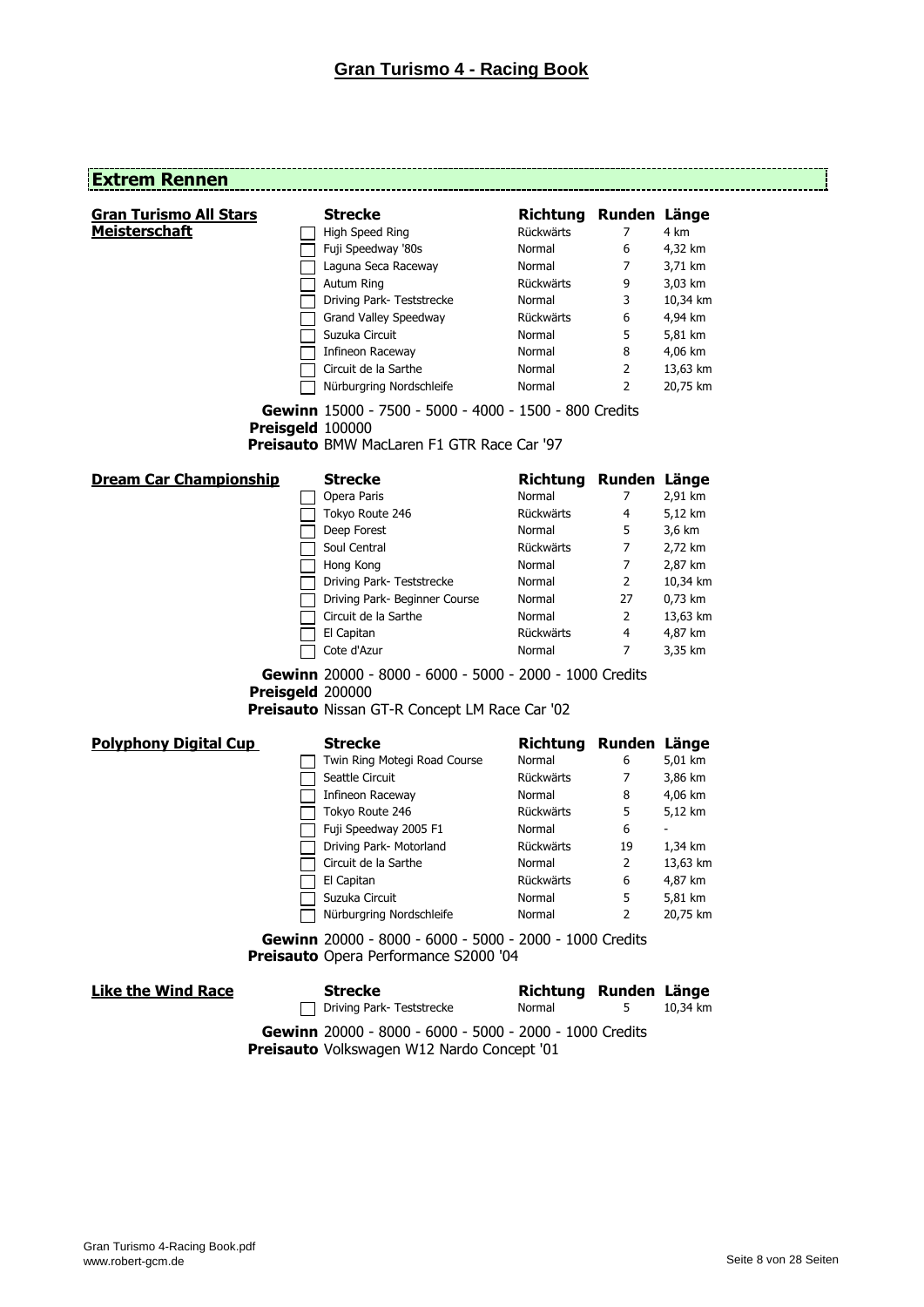| Formula GT World             | <b>Strecke</b>                                                             | <b>Richtung</b> | Runden Länge |          |
|------------------------------|----------------------------------------------------------------------------|-----------------|--------------|----------|
| <u>Meisterschaft</u>         | Tokyo Route 246                                                            | Normal          | 60           | 5,12 km  |
|                              | Twin Ring Motegi Speedway                                                  | Normal          | 127          | 2,41 km  |
|                              | New York                                                                   | Normal          | 74           | 4,17 km  |
|                              | High Speed Ring                                                            | Normal          | 77           | 4 km     |
|                              | Grand Valley Speedway                                                      | Normal          | 62           | 4,94 km  |
|                              | Circuit de la Sarthe                                                       | Normal          | 23           | 13,63 km |
|                              | Cote d'Azur                                                                | Normal          | 78           | 3,35 km  |
|                              | Soul Central                                                               | Normal          | 113          | 2,72 km  |
|                              | Infineon Raceway                                                           | Normal          | 76           | 4,06 km  |
|                              | Laguna Seca Raceway                                                        | Normal          | 85           | 3,71 km  |
|                              | Twin Ring Motegi Road Course                                               | Normal          | 64           | 5,01 km  |
|                              | Nürburgring Nordschleife                                                   | Normal          | 15           | 20,75 km |
|                              | El Capitan                                                                 | Normal          | 64           | 4,87 km  |
|                              | Fuji Speedway 2005 F1                                                      | Normal          | 67           |          |
|                              | Suzuka Circuit                                                             | Normal          | 53           | 5,81 km  |
|                              |                                                                            |                 |              |          |
|                              | Preisgeld 3000000<br><b>Preisauto</b> Mercedes Benz Sauber C9 Race Car '89 |                 |              |          |
| <b>World Circuit Tour</b>    | <b>Strecke</b>                                                             | <b>Richtung</b> | Runden Länge |          |
| <b>IA Lizens</b>             | Suzuka Circuit                                                             | Normal          | 6            | 5,81 km  |
|                              | Twin Ring Motegi Road Course                                               | Normal          | 8            | 5,01 km  |
|                              | Tsukuba Circuit                                                            | Normal          | 15           | 2,11 km  |
|                              | Laguna Seca Raceway                                                        | Normal          | 10           | 3,71 km  |
|                              | Infineon Raceway                                                           | Normal          | 9            | 4,06 km  |
|                              | Fuji Speedway 2005 GT                                                      | Normal          | 8            | 4,53 km  |
|                              | Circuit de la Sarthe                                                       | Normal          | 3            |          |
|                              | Nürburgring Nordschleife                                                   | Normal          | 2            | 20,75 km |
|                              | Gewinn 15000 - 7500 - 5000 - 4000 - 1500 - 800 Credits                     |                 |              |          |
|                              | Preisauto Nissan Gran Turismo SKYLINE GT-R (PaceCar) '01                   |                 |              | 13,63 km |
| <b>Premium Sports Lounge</b> | <b>Strecke</b>                                                             | <b>Richtung</b> | Runden Länge |          |
| <b>IB Lizens</b>             | Cote d'Azur                                                                | Normal          | 4            | 3,35 km  |

New York **Normal** 3 4,17 km **Gewinn** 12000 - 6500 - 5000 - 4000 - 1500 - 800 Credits **Preisauto** Ford GT '05

Hong Kong Rückwärts 5 2,87 km High Speed Ring **Rückwärts** 4 4 km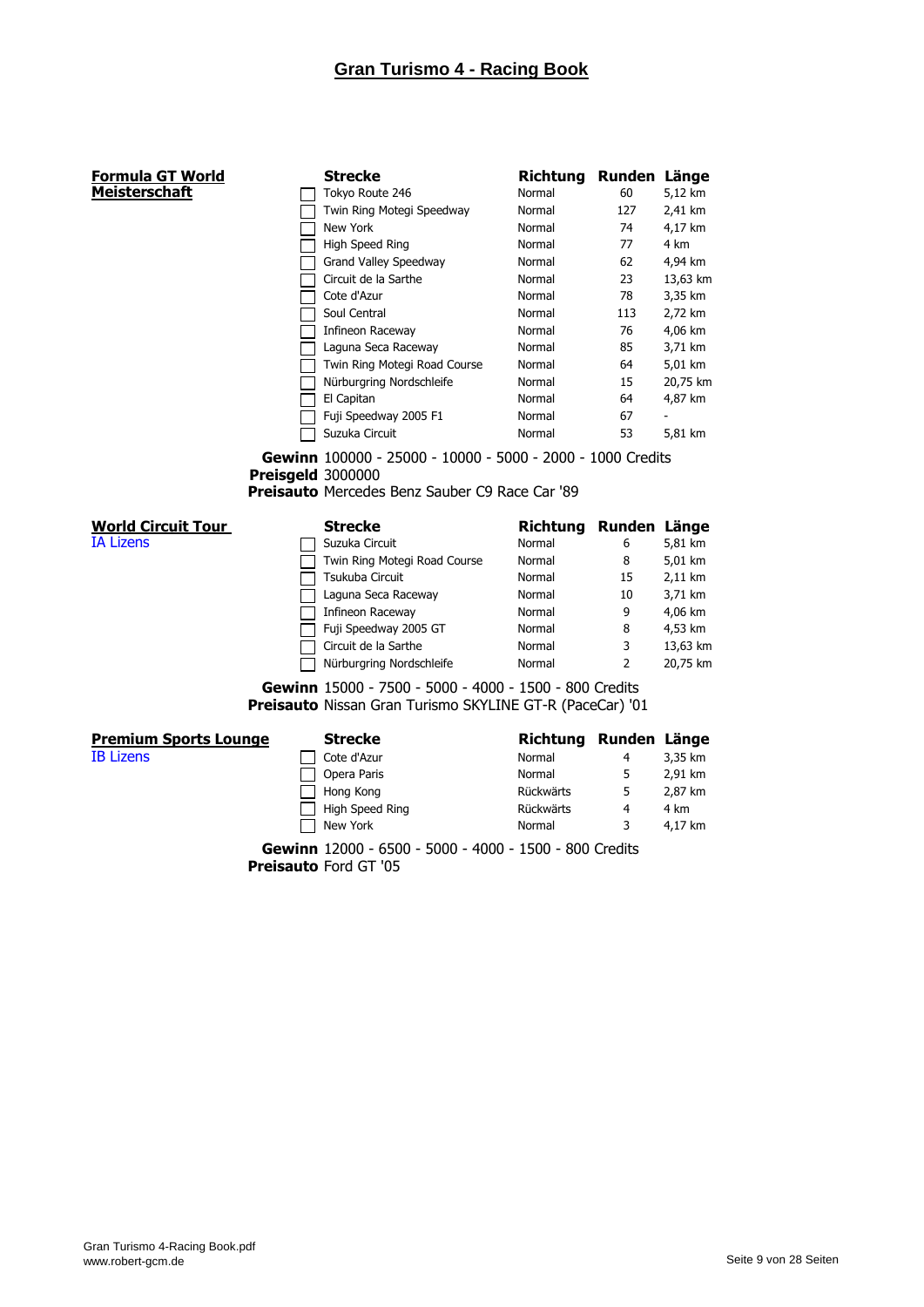### **Europäische Rennen**

| <b>Paneurop. Meisterschaft</b><br><b>IB Lizens</b>                      | Preisgeld 45000 | <b>Strecke</b><br>Opera Paris<br>Grand Valley Speedway<br>Circuit de la Sarthe<br>Cote d'Azur<br>Nürburgring Nordschleife<br>Gewinn 12000 - 6500 - 5000 - 4000 - 1500 - 800 Credits | Richtung Runden Länge<br>Normal<br>Normal<br>Normal<br>Normal<br>Normal    | 6<br>5<br>2<br>6<br>$\overline{2}$    | 2,91 km<br>4,94 km<br>13,63 km<br>3,35 km<br>20,75 km |
|-------------------------------------------------------------------------|-----------------|-------------------------------------------------------------------------------------------------------------------------------------------------------------------------------------|----------------------------------------------------------------------------|---------------------------------------|-------------------------------------------------------|
|                                                                         |                 | Preisauto Jaguar XJ220 LM Edition '01 (318749 Credits)                                                                                                                              |                                                                            |                                       |                                                       |
| <b>Britische GT Serie</b><br><b>IA Lizens</b>                           |                 | <b>Strecke</b><br>Grand Valley Speedway<br>Fuji Speedway '90s<br>El Capitan<br>Infineon Raceway<br>Midfield Raceway<br>Gewinn 12000 - 6500 - 5000 - 4000 - 1500 - 800 Credits       | Richtung Runden Länge<br>Normal<br>Normal<br>Normal<br>Normal<br>Rückwärts | 3<br>3<br>3<br>3<br>3                 | 4,94 km<br>4,4 km<br>4,87 km<br>4,06 km<br>3,56 km    |
|                                                                         | Preisgeld 45000 | Preisauto Jaguar E-Type Coupe '61                                                                                                                                                   |                                                                            |                                       |                                                       |
| <b>Britische Leichtgew. Serie</b><br><b>B</b> Lizens                    |                 | <b>Strecke</b><br>Autum Ring<br>Apricot Hill<br>Special Stage Route 5<br>Gewinn 3000 - 1000 - 500 - 400 - 300 - 200 Credits                                                         | Richtung Runden Länge<br>Normal<br>Rückwärts<br>Normal                     | 2<br>$\overline{2}$<br>$\overline{2}$ | 3,03 km<br>3,86 km<br>3,79 km                         |
|                                                                         |                 | Preisauto Lotus Europa Special '71                                                                                                                                                  |                                                                            |                                       |                                                       |
| <b>Deutsche Tourenwagen</b><br><b>Meisterschaft</b><br><b>IA Lizens</b> |                 | <b>Strecke</b><br>Opera Paris<br>Midfield Raceway<br>High Speed Ring<br>Nürburgring Nordschleife<br>Fuji Speedway 2005 GT                                                           | Richtung Runden Länge<br>Normal<br>Normal<br>Rückwärts<br>Normal<br>Normal | 6<br>6<br>5<br>$\mathbf{1}$<br>5      | 2,91 km<br>3,56 km<br>4 km<br>20,75 km<br>4,53 km     |
|                                                                         | Preisgeld 75000 | Gewinn 15000 - 7500 - 5000 - 4000 - 1500 - 800 Credits<br><b>Preisauto</b> Mercedes-Benz AMG CLK-GTR Race Car '98                                                                   |                                                                            |                                       |                                                       |
| Le Festa Italiano<br><b>IB Lizens</b>                                   |                 | <b>Strecke</b><br>Autum Ring<br>Cote d'Azur<br>Infineon Raceway<br>Gewinn 5000 - 2000 - 1000 - 500 - 400 - 300 Credits                                                              | Richtung Runden Länge<br>Rückwärts<br>Normal<br>Normal                     | $\overline{2}$<br>$\overline{2}$<br>2 | 3,03 km<br>3,35 km<br>4,06 km                         |

**Preisauto** Alfa Romeo 155 2.5 V6 TI Race Car '93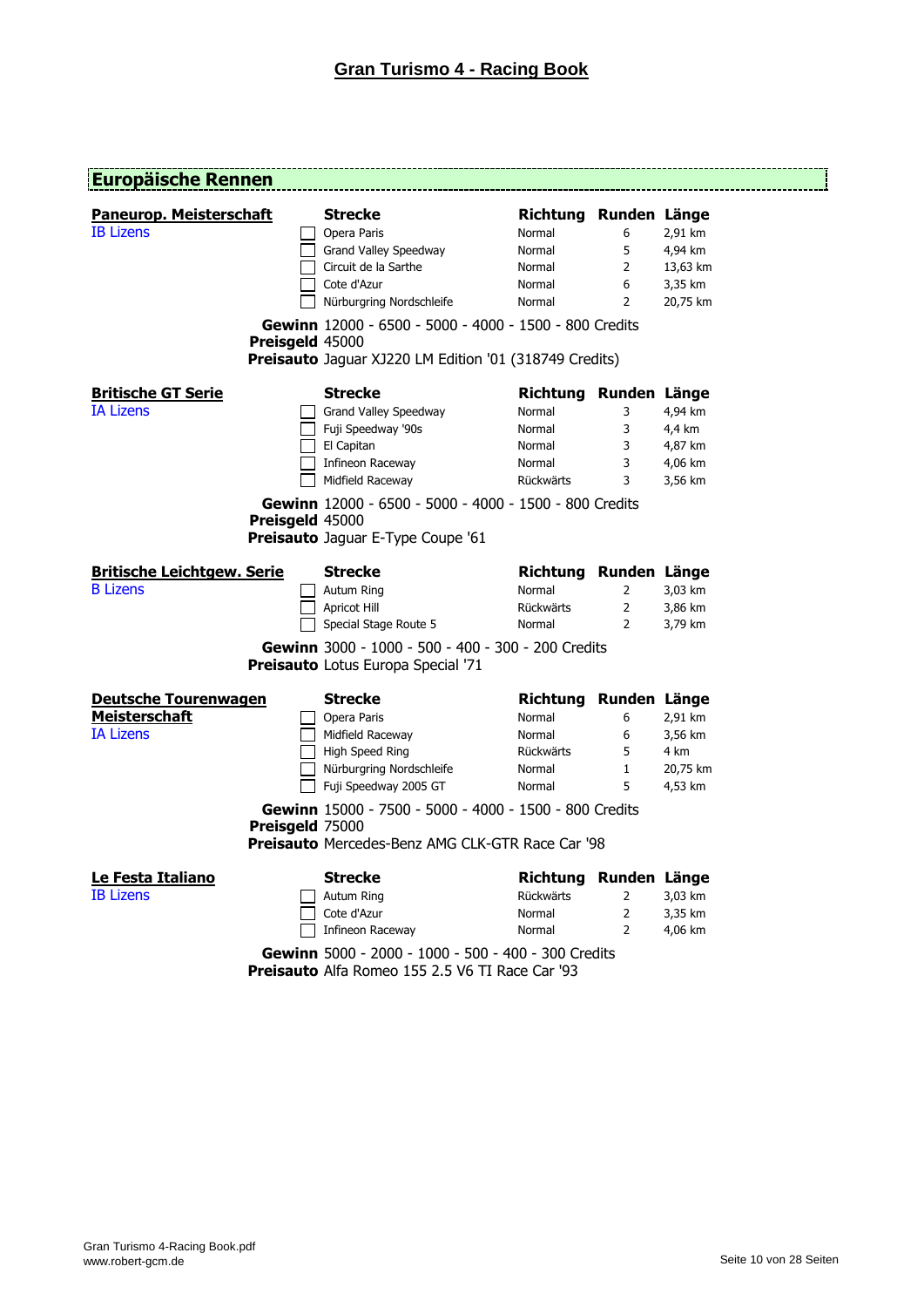| Französische Meisterschaft        |                  | <b>Strecke</b>                                                                                                                  | Richtung Runden Länge |                   |                    |
|-----------------------------------|------------------|---------------------------------------------------------------------------------------------------------------------------------|-----------------------|-------------------|--------------------|
| A Lizens                          |                  | Opera Paris                                                                                                                     | Normal                | 4                 | 2,91 km            |
|                                   |                  | Circuit de la Sarthe                                                                                                            | Normal                | 1                 | 13,63 km           |
|                                   |                  | Special Stage Route 5                                                                                                           | Normal                | 3                 | 3,79 km            |
|                                   |                  | Grand Valley Speedway                                                                                                           | Rückwärts             | 3                 | 4,94 km            |
|                                   |                  | Cote d'Azur                                                                                                                     | Normal                | 3                 | 3,35 km            |
|                                   |                  | Gewinn 10000 - 6000 - 4000 - 3000 - 1000 - 500 Credits                                                                          |                       |                   |                    |
|                                   | Preisgeld 35000  |                                                                                                                                 |                       |                   |                    |
|                                   |                  | Preisauto Citroen 2CV Type-A '54                                                                                                |                       |                   |                    |
| <b>Europäische Klassiker Liga</b> |                  | <b>Strecke</b>                                                                                                                  | Richtung Runden Länge |                   |                    |
| <b>IB Lizens</b>                  |                  | Nürburgring Nordschleife                                                                                                        | Normal                | 1                 | 20,75 km           |
|                                   |                  | Fuji Speedway '80s                                                                                                              | Normal                | 2                 | 4,32 km            |
|                                   |                  | Opera Paris                                                                                                                     | Rückwärts             | 2                 | 2,91 km            |
|                                   |                  | Suzuka Circuit<br>Deep Forest                                                                                                   | Normal<br>Rückwärts   | $\mathbf{1}$<br>2 | 5,81 km<br>3,6 km  |
|                                   |                  |                                                                                                                                 |                       |                   |                    |
|                                   | Preisgeld 30000  | Gewinn 10000 - 6000 - 4000 - 3000 - 1000 - 500 Credits                                                                          |                       |                   |                    |
|                                   |                  | <b>Preisauto</b> Mercedes-Benz Patent Motor Wagen '1886                                                                         |                       |                   |                    |
| <b>Europäische Fließheck Liga</b> |                  | <b>Strecke</b>                                                                                                                  | Richtung Runden Länge |                   |                    |
| <b>IB</b> Lizens                  |                  | Twin Ring Motegi East                                                                                                           | Normal                | 3                 | 3,54 km            |
|                                   |                  | Opera Paris                                                                                                                     | Normal                | 4                 | 2,91 km            |
|                                   |                  | <b>Trial Mountain</b>                                                                                                           | Rückwärts             | 3                 | 3,98 km            |
|                                   |                  | Suzuka Circuit East Course                                                                                                      | Normal<br>Rückwärts   | 5<br>3            | 2,31 km            |
|                                   |                  | Special Stage Route 5                                                                                                           |                       |                   | 3,79 km            |
|                                   |                  | Gewinn 12000 - 6500 - 5000 - 4000 - 1500 - 800 Credits                                                                          |                       |                   |                    |
|                                   | Preisgeld 45000  |                                                                                                                                 |                       |                   |                    |
|                                   |                  | <b>Preisauto Volvo 240 GLT Estate '88</b>                                                                                       |                       |                   |                    |
| 1000 Meilen                       |                  | <b>Strecke</b>                                                                                                                  | Richtung Runden Länge |                   |                    |
| - Lizens                          |                  | Nürburgring Nordschleife                                                                                                        | Normal                | 25                | 20,75 km           |
|                                   |                  | Opera Paris                                                                                                                     | Normal                | 95                | 2,91 km            |
|                                   |                  | Cote d'Azur<br>Circuit de la Sarthe                                                                                             | Normal                | 99                | 3,35 km            |
|                                   |                  |                                                                                                                                 | Normal                | 35                | 13,63 km           |
|                                   |                  | Gewinn 150000 - 75000 - 20000 - 10000 - 5000 - 2000 Credits                                                                     |                       |                   |                    |
|                                   | Preisgeld 300000 | Preisauto Alfa Romeo Giulia Sprint Speciale '63                                                                                 |                       |                   |                    |
|                                   |                  |                                                                                                                                 |                       |                   |                    |
| <b>Schwarzwald Liga A</b>         |                  | <b>Strecke</b>                                                                                                                  | Richtung Runden Länge |                   |                    |
| A Lizens                          |                  | <b>Trial Mountain</b>                                                                                                           | Normal                | 3                 | 3,98 km            |
|                                   |                  | Opera Paris<br>Autum Ring                                                                                                       | Rückwärts<br>Normal   | 4<br>4            | 2,91 km<br>3,03 km |
|                                   |                  |                                                                                                                                 |                       |                   |                    |
|                                   |                  | Gewinn 5000 - 2000 - 1000 - 900 - 800 - 500 Credits<br><b>Preisauto</b> BMW M3 GTR Race Car '01 (212499 Credits)                |                       |                   |                    |
| <b>Schwarzwald Liga B</b>         |                  | <b>Strecke</b>                                                                                                                  | Richtung Runden Länge |                   |                    |
| <b>IB Lizens</b>                  |                  | Nürburgring Nordschleife                                                                                                        | Normal                | $\mathbf{1}$      | 20,75 km           |
|                                   |                  | Tokyo Route 246                                                                                                                 | Normal                | 2                 | 5,12 km            |
|                                   |                  | Fuji Speedway '90s                                                                                                              | Normal                | 3                 | 4,4 km             |
|                                   |                  | High Speed Ring<br>Suzuka Circuit                                                                                               | Rückwärts             | 3                 | 4 km               |
|                                   |                  |                                                                                                                                 | Normal                | 2                 | 5,81 km            |
|                                   |                  | Gewinn 10000 - 6000 - 4000 - 3000 - 1000 - 500 Credits<br>Preisauto MB AMG 190E 2.5 16V Evolution II (DTM) '92 (371874 Credits) |                       |                   |                    |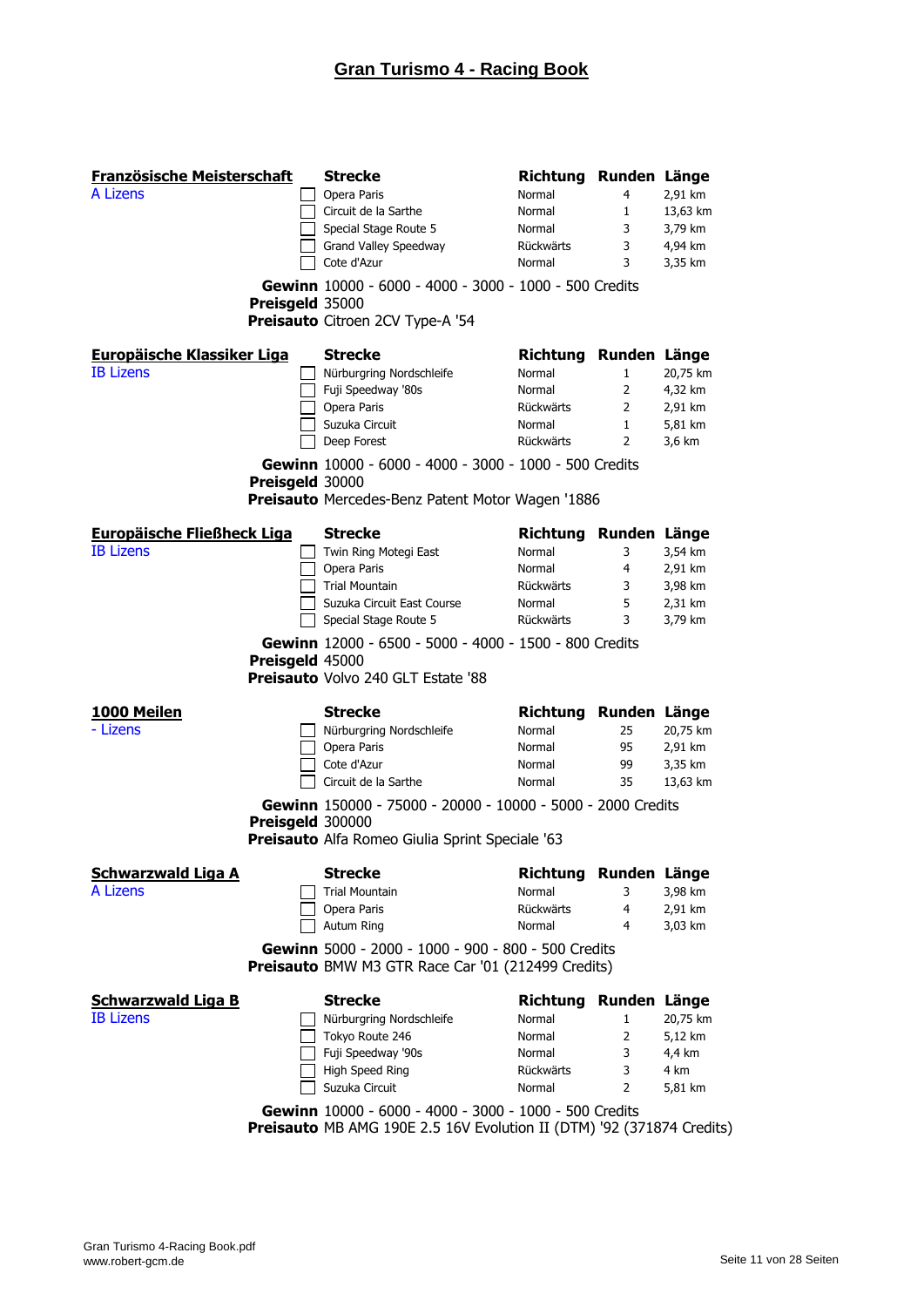-----------------

### **Japanische Rennen**

| <b>Japan Meisterschaft</b><br>A Lizens |                  | <b>Strecke</b><br>Fuji Speedway '90s<br>Tsukuba Circuit                                                      | Richtung Runden Länge<br>Normal<br>Normal | 5.<br>10     | 4,4 km<br>2,11 km |
|----------------------------------------|------------------|--------------------------------------------------------------------------------------------------------------|-------------------------------------------|--------------|-------------------|
|                                        |                  | Tokyo Route 246                                                                                              | Rückwärts                                 | 5            | 5,12 km           |
|                                        |                  | Twin Ring Motegi Road Course                                                                                 | Normal                                    | 4            | 5,01 km           |
|                                        |                  | Suzuka Circuit                                                                                               | Normal                                    | 4            | 5,81 km           |
|                                        | Preisgeld 35000  | Gewinn 7500 - 5000 - 2500 - 1000 - 500 - 300 Credits                                                         |                                           |              |                   |
|                                        |                  | Preisauto Nissan 350Z Concept LM Race Car '02                                                                |                                           |              |                   |
| <b>Japan. GT Meisterschaft</b>         |                  | <b>Strecke</b>                                                                                               | Richtung                                  | Runden Länge |                   |
| <b>IA Lizens</b>                       |                  | Tokyo Route 246                                                                                              | Normal                                    | 5            | 5,12 km           |
|                                        |                  | Suzuka Circuit East Course                                                                                   | Normal                                    | 12           | 2,31 km           |
|                                        |                  | Soul Central                                                                                                 | Normal                                    | 10           | 2,72 km           |
|                                        |                  | Fuji Speedway '90s                                                                                           | Normal                                    | 6            | 4,4 km            |
|                                        |                  | Twin Ring Motegi Speedway                                                                                    | Normal                                    | 12           | 2,41 km           |
|                                        |                  | Laguna Seca Raceway                                                                                          | Normal                                    | 7            | 3,71 km           |
|                                        |                  | Hong Kong                                                                                                    | Normal                                    | 9            | 2,87 km           |
|                                        |                  | Twin Ring Motegi Road Course                                                                                 | Normal                                    | 6            | 5,01 km           |
|                                        |                  | Fuji Speedway 2005 GT                                                                                        | Normal                                    | 6            | 4,53 km           |
|                                        |                  | Suzuka Circuit                                                                                               | Normal                                    | 5            | 5,81 km           |
|                                        | Preisgeld 100000 | Gewinn 15000 - 7500 - 5000 - 4000 - 1500 - 800 Credits<br><b>Preisauto</b> Nissan Motul Pitwork Z (JGTC) '04 |                                           |              |                   |
|                                        |                  |                                                                                                              |                                           |              |                   |
|                                        |                  |                                                                                                              |                                           |              |                   |
| Japanische 70er Klassiker              |                  | <b>Strecke</b>                                                                                               | Richtung Runden Länge                     |              |                   |
| <b>B</b> Lizens                        |                  | Fuji Speedway '80s                                                                                           | Normal                                    |              | 4,32 km           |
|                                        |                  | Autum Ring Mini                                                                                              | Rückwärts                                 |              | 1,28 km           |
|                                        |                  | Tsukuba Circuit                                                                                              | Normal                                    |              | 2,11 km           |
|                                        |                  | Driving Park- Motorland                                                                                      | Rückwärts                                 |              | 1,34 km           |
|                                        |                  | <b>Trial Mountain</b><br>Gewinn 2000 - 1000 - 500 - 400 - 300 - 200 Credits                                  | Normal                                    | 3            | 3,98 km           |
|                                        |                  | <b>Preisauto</b> Nissan Skyline Hard Top 2000GT-R (KPGC10) '70                                               |                                           |              |                   |
| <b>Japanisches 80er Festival</b>       |                  | <b>Strecke</b>                                                                                               | Richtung Runden Länge                     |              |                   |
| A Lizens                               |                  | El Capitan                                                                                                   | Normal                                    | 3            | 4,87 km           |
|                                        |                  | Clubman Stage Route 5                                                                                        | Rückwärts                                 | 5            | 2,47 km           |
|                                        |                  | Tsukuba Circuit                                                                                              | Normal                                    | 5            | 2,11 km           |
|                                        |                  | Apricot Hill                                                                                                 | Rückwärts                                 | 3            | 3,86 km           |
|                                        |                  | Suzuka Circuit                                                                                               | Normal                                    | 2            | 5,81 km           |
|                                        |                  | Gewinn 3000 - 1000 - 500 - 400 - 300 - 200 Credits<br>Preisauto Mitsubishi HSR-II Concept '89                |                                           |              |                   |
| Japan. 90er Herausforderung            |                  | <b>Strecke</b>                                                                                               | Richtung                                  | Runden Länge |                   |
| A Lizens                               |                  | Apricot Hill                                                                                                 | Normal                                    | 3            | 3,86 km           |
|                                        |                  | Grand Valley East Section                                                                                    | Rückwärts                                 | 4            | 3 km              |
|                                        |                  | Twin Ring Motegi East                                                                                        | Normal                                    | 3            | 3,54 km           |
|                                        |                  |                                                                                                              | Rückwärts                                 | 3            |                   |
|                                        |                  | Special Stage Route 5<br>Fuji Speedway '90s                                                                  | Normal                                    |              | 3,79 km<br>4,4 km |

**Preisauto** Nismo 400R (R33) '96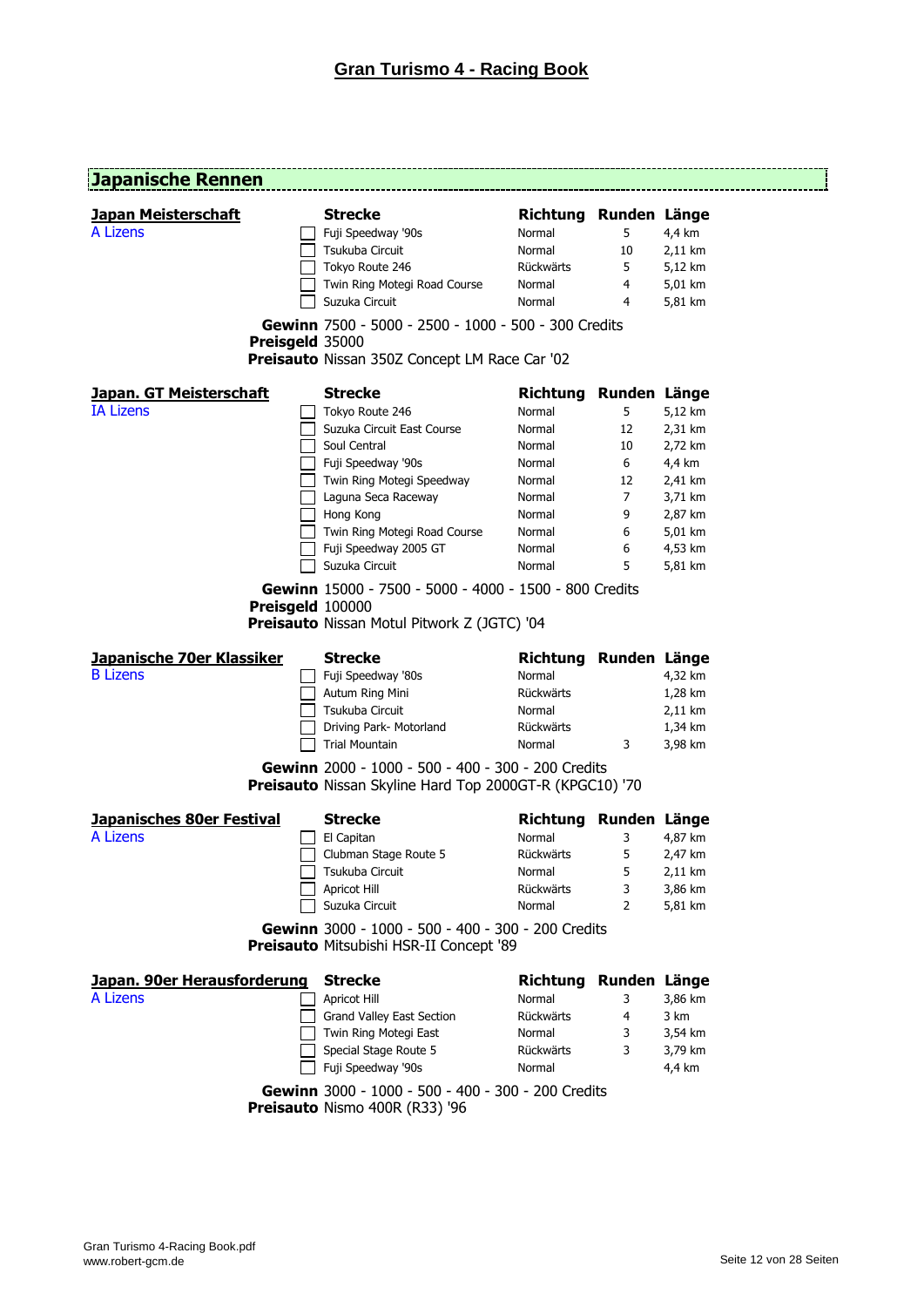| <b>Japanischer Kompakt Pokal</b><br><b>B</b> Lizens<br><b>Preisaeld 15000</b> | <b>Strecke</b><br>Twin Ring Motegi East<br>Autum Ring Mini<br>Tsukuba Circuit<br>Deep Forest<br>Suzuka Circuit East Course<br>Gewinn 2000 - 1000 - 500 - 400 - 300 - 200 Credits<br>Preisauto Honda Life Step Van '72 (1869 Credits) | Richtung Runden Länge<br>Normal<br>Rückwärts<br>Normal<br>Rückwärts<br>Normal | 2<br>4<br>3<br>$\overline{2}$<br>3 | 3,54 km<br>1,28 km<br>2,11 km<br>3,6 km<br>2,31 km |
|-------------------------------------------------------------------------------|--------------------------------------------------------------------------------------------------------------------------------------------------------------------------------------------------------------------------------------|-------------------------------------------------------------------------------|------------------------------------|----------------------------------------------------|
| <b>Amerikanische Rennen</b>                                                   |                                                                                                                                                                                                                                      |                                                                               |                                    |                                                    |
| <u>Amerikan. Meisterschaft</u>                                                | <b>Strecke</b>                                                                                                                                                                                                                       | Richtung Runden Länge                                                         |                                    |                                                    |
| A Lizens                                                                      | Seattle Circuit                                                                                                                                                                                                                      | Normal                                                                        | 5                                  | 3,86 km                                            |
|                                                                               | Infineon Raceway                                                                                                                                                                                                                     | Normal                                                                        | 5.                                 | 4,06 km                                            |
|                                                                               | New York                                                                                                                                                                                                                             | Normal                                                                        | $\overline{4}$                     | 4,17 km                                            |
|                                                                               | El Capitan                                                                                                                                                                                                                           | Rückwärts                                                                     | $\overline{4}$                     | 4,87 km                                            |
|                                                                               | Laguna Seca Raceway                                                                                                                                                                                                                  | Normal                                                                        | 5                                  | 3,71 km                                            |
| Preisgeld 35000<br><b>Stars and Stripes</b><br><b>IB Lizens</b>               | Gewinn 10000 - 6000 - 4000 - 3000 - 1000 - 500 Credits<br><b>Preisauto</b> Chevrolet Corvette Convertible (C1) '54<br><b>Strecke</b><br>Laguna Seca Raceway                                                                          | Richtung Runden Länge<br>Normal                                               | 3                                  | 3,71 km                                            |
|                                                                               | Seattle Circuit                                                                                                                                                                                                                      | Normal                                                                        | 3                                  | 3,86 km                                            |
|                                                                               | Infineon Raceway                                                                                                                                                                                                                     | Normal                                                                        | 3                                  | 4,06 km                                            |
|                                                                               | Gewinn 10000 - 6000 - 4000 - 3000 - 1000 - 500 Credits<br><b>Preisauto</b> Chevrolet Camaro LM Race Car '01                                                                                                                          |                                                                               |                                    |                                                    |
| <b>Muscle Car Wettbewerb</b>                                                  | Strecke                                                                                                                                                                                                                              | Richtung Runden Länge                                                         |                                    |                                                    |
| <b>A Lizens</b>                                                               | New York                                                                                                                                                                                                                             | Rückwärts                                                                     | 3                                  | 4,17 km                                            |
|                                                                               | Laguna Seca Raceway                                                                                                                                                                                                                  | Normal                                                                        | 3                                  | 3,71 km                                            |
|                                                                               | El Capitan                                                                                                                                                                                                                           | Normal                                                                        | 3                                  | 4,87 km                                            |
|                                                                               | Gewinn 3000 - 1000 - 500 - 400 - 300 - 200 Credits<br><b>Preisauto</b> Chevrolet Chevelle SS 454 '70                                                                                                                                 |                                                                               |                                    |                                                    |
| <b>Alte Muscle Car Wettbewerb</b>                                             | <b>Strecke</b>                                                                                                                                                                                                                       | Richtung Runden Länge                                                         |                                    |                                                    |
| <b>B</b> Lizens                                                               | New York                                                                                                                                                                                                                             | Normal                                                                        | $\overline{2}$                     | 4,17 km                                            |
|                                                                               | Infineon Raceway                                                                                                                                                                                                                     | Normal                                                                        | $\overline{2}$                     | 4,06 km                                            |
|                                                                               | Seattle Circuit                                                                                                                                                                                                                      | Normal                                                                        | $\overline{2}$                     | 3,86 km                                            |
|                                                                               | Gewinn 3000 - 1000 - 500 - 400 - 300 - 200 Credits<br>Preisauto Plymouth Super Bird '70                                                                                                                                              |                                                                               |                                    |                                                    |

י־־־־־־<br>!<br>!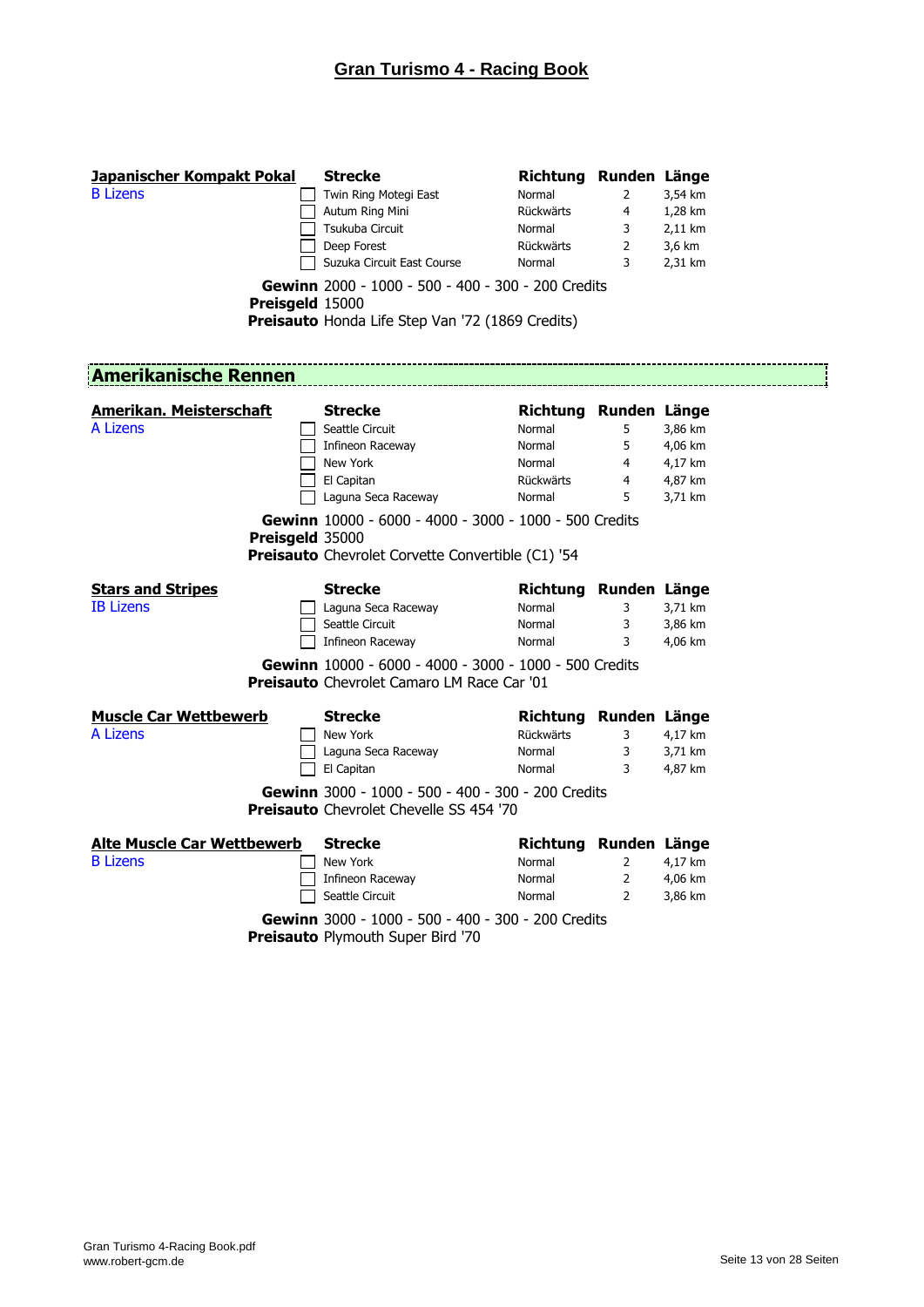| Rally d' Umbria                                  |                                                       |                                                       |                |                                                                  |
|--------------------------------------------------|-------------------------------------------------------|-------------------------------------------------------|----------------|------------------------------------------------------------------|
| <b>Umbria Rally (leicht)</b><br>A Lizens         | <b>Strecke</b><br>Citta di Aria<br>Citta di Aria      | Richtung Runden Länge<br>Normal<br>Rückwärts          | 2<br>2         | 3,4 km<br>3.4 km                                                 |
| <b>Gewinn</b> 5000 Credits                       |                                                       | <b>Preisauto Cadillac Cien '02</b>                    |                |                                                                  |
| <b>Umbria Rally (normal)</b><br><b>IB Lizens</b> | <b>Strecke</b><br>Citta di Aria<br>Citta di Aria      | Richtung Runden Länge<br>Normal<br>Rückwärts          |                | 3,4 km<br>3,4 km                                                 |
| Gewinn 10000 Credits                             |                                                       |                                                       |                | <b>Preisauto</b> Lancia Delta HF Integrale Rally Car '92         |
| <b>Umbria Rally (schwer)</b><br><b>IA Lizens</b> | <b>Strecke</b><br>Citta di Aria<br>Citta di Aria      | Richtung Runden Länge<br>Normal<br>Rückwärts          |                | 3,4 km<br>3,4 km                                                 |
| Gewinn 20000 Credits                             |                                                       | <b>Preisauto</b> Lancia Delta S4 Rally Car '85        |                |                                                                  |
| <b>Capri Rally</b>                               |                                                       |                                                       |                |                                                                  |
| <b>Capri Rally (leicht)</b><br><b>A Lizens</b>   | <b>Strecke</b><br>Costa Di Almafi<br>Costa Di Almafi  | Richtung Runden Länge<br>Normal<br>Rückwärts          | 2<br>2         | 4,06 km<br>4,06 km                                               |
| Gewinn 5000 Credits                              |                                                       |                                                       |                | <b>Preisauto</b> Toyota RSC Rallye Raid Car '02 (265624 Credits) |
| <b>Capri Rally (normal)</b><br><b>IB Lizens</b>  | <b>Strecke</b><br>Costa Di Almafi<br>Costa Di Almafi  | Richtung Runden Länge<br>Normal<br>Rückwärts          |                | 4,06 km<br>4,06 km                                               |
| Gewinn 10000 Credits                             |                                                       |                                                       |                | <b>Preisauto</b> Subaru Impreza Rally Car Prototype '01          |
| <b>Capri Rally (schwer)</b><br><b>IA Lizens</b>  | <b>Strecke</b><br>Costa Di Almafi<br>Costa Di Almafi  | Richtung Runden Länge<br>Normal<br>Rückwärts          |                | 4,06 km<br>4,06 km                                               |
| Gewinn 20000 Credits                             |                                                       | <b>Preisauto</b> Lancia Delta S4 Rally Car '85        |                |                                                                  |
| <b>Grand Canvon Rally</b>                        |                                                       |                                                       |                |                                                                  |
| <b>Grand Canyon (leicht)</b><br>A Lizens         | <b>Strecke</b><br>Grand Canyon                        | Richtung Runden Länge<br>Normal                       | 2              | 3,54 km                                                          |
| <b>Gewinn</b> 5000 Credits                       | <b>Grand Canyon</b>                                   | Rückwärts<br>Preisauto Ford RS200 '84 (15771 Credits) | $\overline{2}$ | 3,54 km                                                          |
| <b>Grand Canyon (normal)</b>                     | <b>Strecke</b>                                        | Richtung Runden Länge                                 |                |                                                                  |
| <b>IB Lizens</b>                                 | Grand Canyon<br><b>Grand Canyon</b>                   | Normal<br>Rückwärts                                   |                | 3,54 km<br>3,54 km                                               |
| Gewinn 10000 Credits                             |                                                       |                                                       |                | <b>Preisauto</b> Mitsubushi CZ-3 Tarmac Rally Car '02            |
| <b>Grand Canyon (schwer)</b><br><b>IA Lizens</b> | <b>Strecke</b><br>Grand Canyon<br><b>Grand Canyon</b> | Richtung Runden Länge<br>Normal<br>Rückwärts          |                | 3,54 km<br>3,54 km                                               |
| Gewinn 20000 Credits                             |                                                       |                                                       |                | <b>Preisauto Mitsubishi Straion 4WD Rally Car '84</b>            |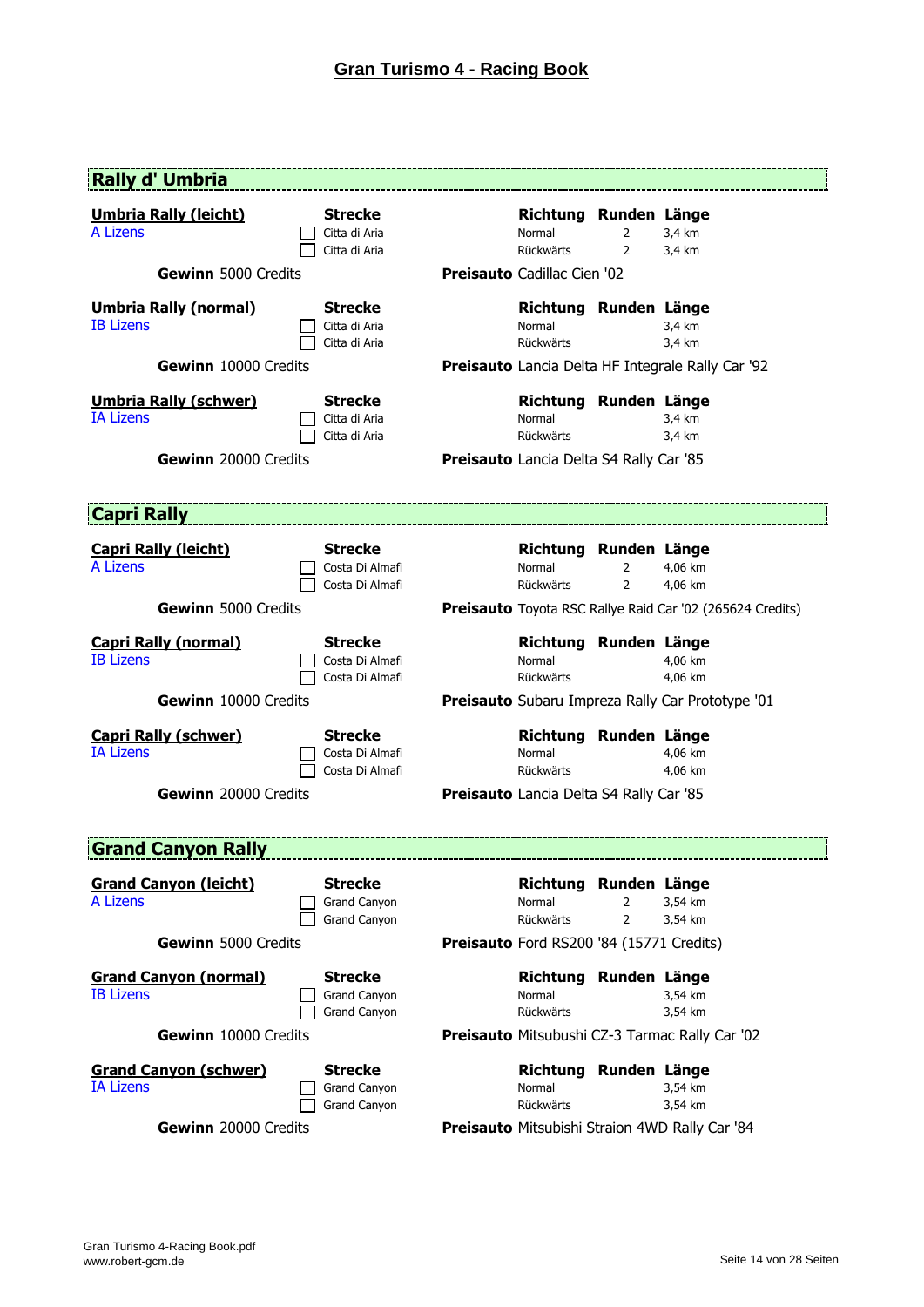| <b>Whistler Eisrennen</b>                              |                                                    |                                              |                                                              |
|--------------------------------------------------------|----------------------------------------------------|----------------------------------------------|--------------------------------------------------------------|
| <b>Whistler Eisrennen (leicht)</b><br>A Lizens         | <b>Strecke</b><br>Ice Arena<br>Ice Arena           | Richtung Runden Länge<br>Normal<br>Rückwärts |                                                              |
| Gewinn 5000 Credits                                    |                                                    | Preisauto Toyota RSC '01                     |                                                              |
| <b>Whistler Eisrennen (normal)</b><br><b>IB Lizens</b> | <b>Strecke</b><br>Ice Arena<br>Ice Arena           | Richtung Runden Länge<br>Normal<br>Rückwärts |                                                              |
| Gewinn 10000 Credits                                   |                                                    |                                              | <b>Preisauto</b> Mitsubishi Lancer Evolution IV Rally Car'97 |
| <b>Whistler Eisrennen (schwer)</b><br><b>IA Lizens</b> | <b>Strecke</b><br>Ice Arena<br>Ice Arena           | Richtung Runden Länge<br>Normal<br>Rückwärts |                                                              |
| Gewinn 20000 Credits                                   |                                                    |                                              | Preisauto Nissan 1600SSS Rally Car (510) '69                 |
|                                                        |                                                    |                                              |                                                              |
| <b>Chamonix Rally</b>                                  |                                                    |                                              |                                                              |
| <b>Chamonix Rally (leicht)</b><br><b>A Lizens</b>      | <b>Strecke</b><br>Chamonix<br>Chamonix             | Richtung Runden Länge<br>Normal<br>Rückwärts |                                                              |
| <b>Gewinn 5000 Credits</b>                             |                                                    | Preisauto Infiniti FX45 Concept '02          |                                                              |
| <b>Chamonix Rally (normal)</b><br><b>IB Lizens</b>     | <b>Strecke</b><br>Chamonix<br>Chamonix             | Richtung Runden Länge<br>Normal<br>Rückwärts |                                                              |
| Gewinn 10000 Credits                                   |                                                    | Preisauto Subaru Imprezia Rally Car '01      |                                                              |
| <b>Chamonix Rally (schwer)</b><br><b>IA Lizens</b>     | <b>Strecke</b><br>Chamonix<br>Chamonix             | Richtung Runden Länge<br>Normal<br>Rückwärts |                                                              |
| Gewinn 20000 Credits                                   |                                                    | Preisauto Lancia Stratos Rally Car '77       |                                                              |
|                                                        |                                                    |                                              |                                                              |
| <b>George V Rally</b>                                  |                                                    |                                              |                                                              |
| <b>George V Rally (leicht)</b><br>A Lizens             | <b>Strecke</b><br>George V Paris<br>George V Paris | Richtung Runden Länge<br>Normal<br>Rückwärts |                                                              |
| <b>Gewinn</b> 5000 Credits                             |                                                    | Preisauto Alpine A310 1600 VE '73            |                                                              |
| <b>George V Rally (normal)</b><br><b>IB Lizens</b>     | <b>Strecke</b><br>George V Paris<br>George V Paris | Richtung Runden Länge<br>Normal<br>Rückwärts |                                                              |
| Gewinn 10000 Credits                                   |                                                    |                                              | <b>Preisauto</b> Renault 5 Maxi Turbo Rally Car '85          |
| <u>George V Rally (schwer)</u><br><b>IA Lizens</b>     | <b>Strecke</b><br>George V Paris<br>George V Paris | Richtung Runden Länge<br>Normal<br>Rückwärts |                                                              |
| Gewinn 20000 Credits                                   |                                                    |                                              | Preisauto Peugeot 205 Turbo 16 Evolution 2 Rally Car '86     |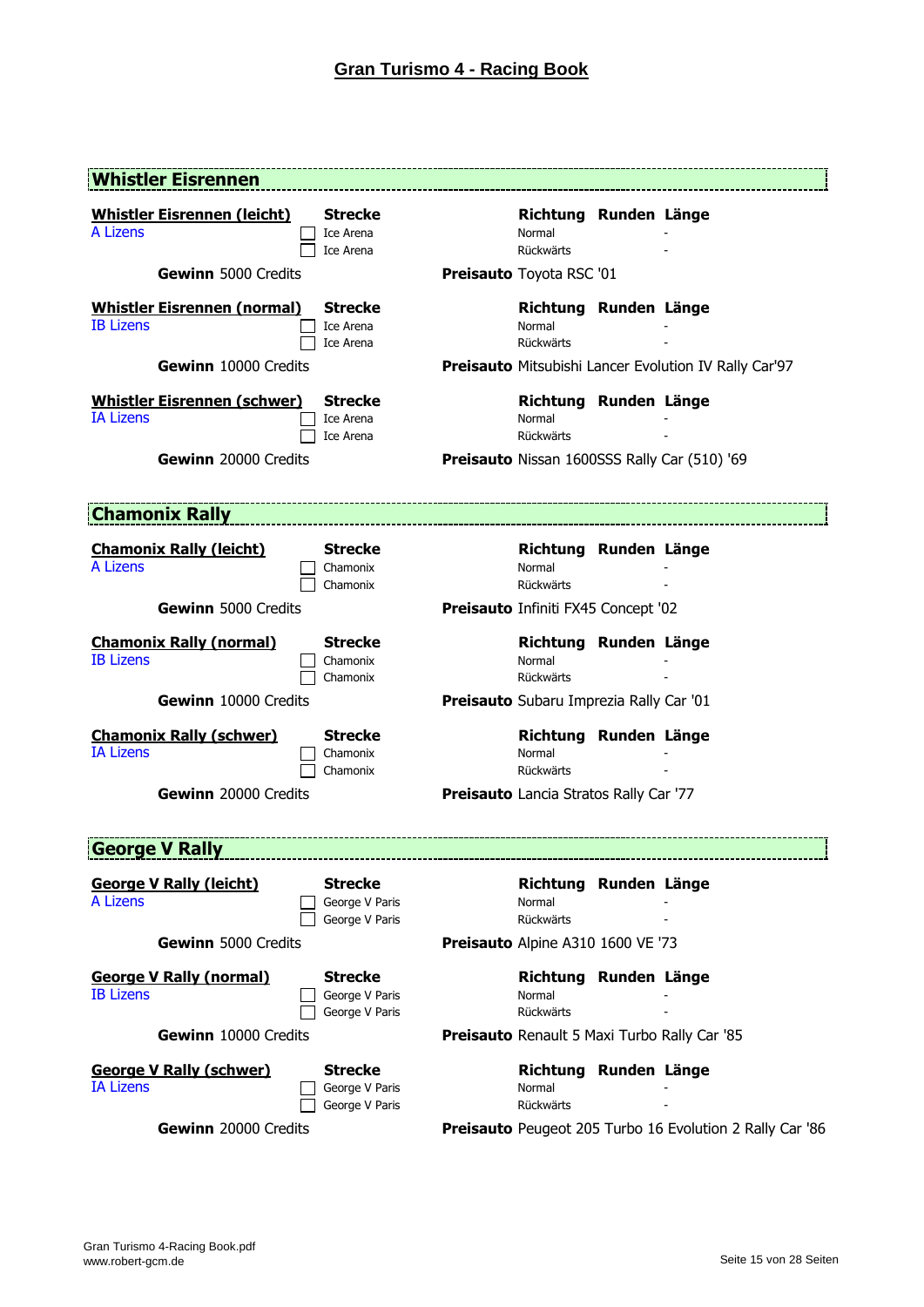| <b>Swiss Alps Rally</b>                              |                                                          |                                              |                     |                                                                |
|------------------------------------------------------|----------------------------------------------------------|----------------------------------------------|---------------------|----------------------------------------------------------------|
| <b>Swiss Alps Rally (leicht)</b><br>A Lizens         | <b>Strecke</b><br><b>Swiss Alps</b><br><b>Swiss Alps</b> | Richtung Runden Länge<br>Normal<br>Rückwärts |                     | 3,31 km<br>3,31 km                                             |
| <b>Gewinn</b> 5000 Credits                           |                                                          | <b>Preisauto Mitsubishi CZ-3 Tarmac '01</b>  |                     |                                                                |
| <b>Swiss Alps Rally (normal)</b><br><b>IB Lizens</b> | <b>Strecke</b><br><b>Swiss Alps</b><br><b>Swiss Alps</b> | Richtung Runden Länge<br>Normal<br>Rückwärts |                     | 3,31 km<br>3,31 km                                             |
| Gewinn 10000 Credits                                 |                                                          |                                              |                     | Preisauto Toyota Celicia GT-FOUR Rally Car (ST205) '95         |
| <b>Swiss Alps Rally (schwer)</b><br><b>IA Lizens</b> | <b>Strecke</b><br><b>Swiss Alps</b><br><b>Swiss Alps</b> | Richtung Runden Länge<br>Normal<br>Rückwärts |                     | 3,31 km<br>3,31 km                                             |
| Gewinn 20000 Credits                                 |                                                          | Preisauto Nissan Silvia 240RS Rally Car '85  |                     |                                                                |
|                                                      |                                                          |                                              |                     |                                                                |
| <b>Tahiti Tour</b>                                   |                                                          |                                              |                     |                                                                |
| <b>Tahiti Rally (leicht)</b><br>A Lizens             | <b>Strecke</b><br>Tahiti Maze<br>Tahiti Maze             | Richtung Runden Länge<br>Normal<br>Rückwärts | 2<br>$\overline{2}$ |                                                                |
| <b>Gewinn</b> 5000 Credits                           |                                                          | <b>Preisauto Renault 5 Turbo '80</b>         |                     |                                                                |
| <b>Tahiti Rally (normal)</b><br><b>IB Lizens</b>     | <b>Strecke</b><br>Tahiti Maze<br>Tahiti Maze             | Richtung Runden Länge<br>Normal<br>Rückwärts | 3<br>3              |                                                                |
|                                                      |                                                          |                                              |                     |                                                                |
| Gewinn 10000 Credits                                 |                                                          | Preisauto Ford Escort Rally Car '98          |                     |                                                                |
| <b>Tahiti Rally (schwer)</b><br><b>IA Lizens</b>     | <b>Strecke</b><br>Tahiti Maze<br>Tahiti Maze             | Richtung Runden Länge<br>Normal<br>Rückwärts |                     |                                                                |
| Gewinn 20000 Credits                                 |                                                          |                                              |                     | Preisauto Mitsubishi Pajero Rally Raid Car '85                 |
|                                                      |                                                          |                                              |                     |                                                                |
| <b>Tsukuba Wet Race</b>                              |                                                          |                                              |                     |                                                                |
| <b>Tsukuba Wet Race (leicht)</b><br>A Lizens         | <b>Strecke</b><br>Tsukuba Circuit Wet                    | Richtung Runden Länge<br>Normal              | 2                   | 2,11 km                                                        |
| <b>Gewinn</b> 5000 Credits                           |                                                          |                                              |                     | <b>Preisauto</b> Mazda RX-8 Concept (Type-I) '01 (--- Credits) |
| <b>Tsukuba Wet Race (normal)</b><br><b>IB Lizens</b> | <b>Strecke</b><br>Tsukuba Circuit Wet                    | Richtung Runden Länge<br>Normal              | 3                   | 2,11 km                                                        |
| <b>Gewinn</b> 10000 Credits                          |                                                          |                                              |                     | <b>Preisauto</b> Mazda 6 Touring Car '02 (95624 Credits)       |
| <b>Tsukuba Wet Race (schwer)</b><br><b>IA Lizens</b> | <b>Strecke</b><br>Tsukuba Circuit Wet                    | Richtung Runden Länge<br>Normal              |                     | 2,11 km                                                        |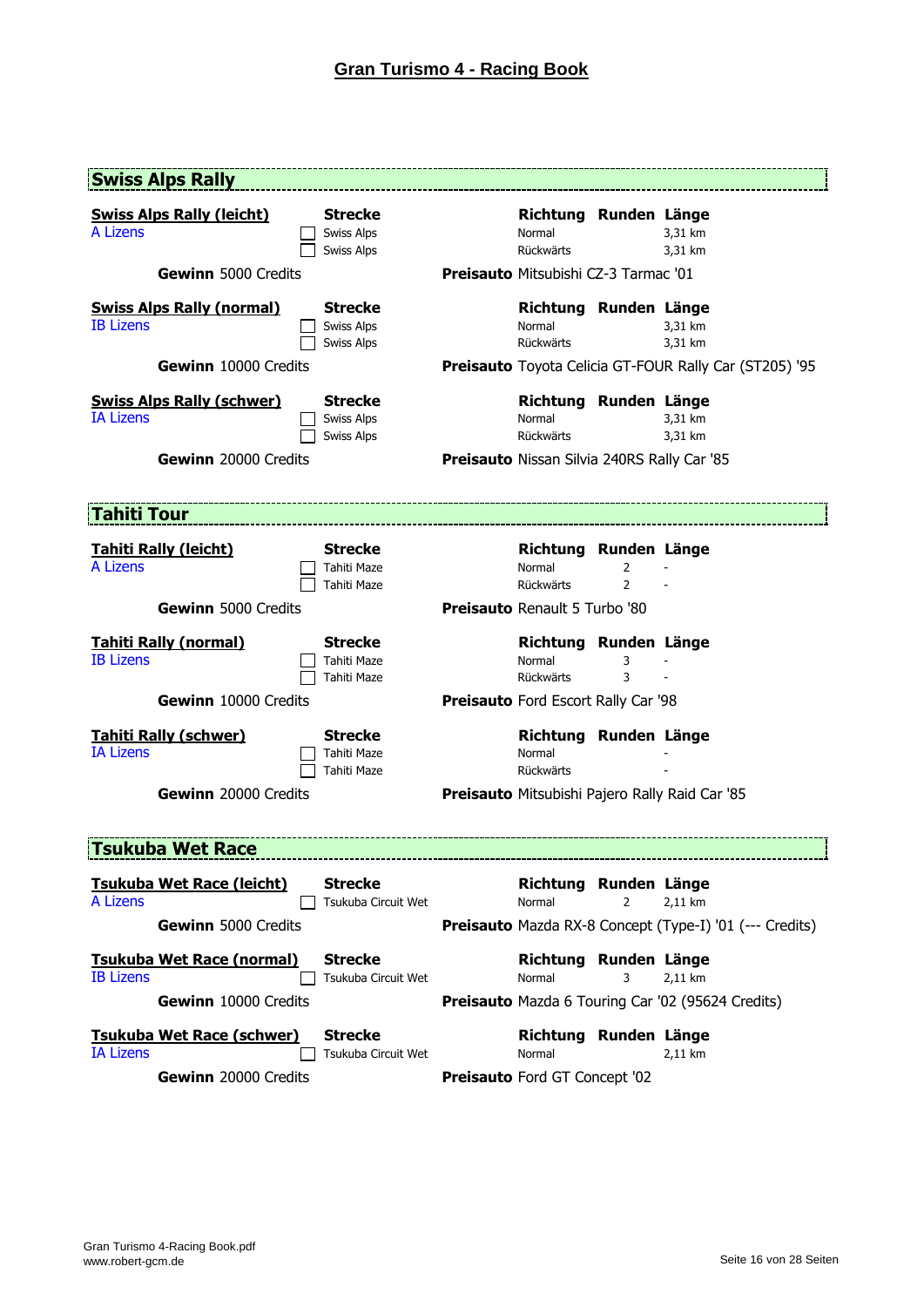| <b>Yosemite Rally I</b>                               |                                                                      |                                                   |                                                                 |
|-------------------------------------------------------|----------------------------------------------------------------------|---------------------------------------------------|-----------------------------------------------------------------|
| <b>Yosemite Rally I (leicht)</b><br><b>A Lizens</b>   | <b>Strecke</b><br>Cathedral Rocks Trail 1<br>Cathedral Rocks Trail 1 | Richtung Runden Länge<br>Normal<br>Rückwärts      |                                                                 |
| <b>Gewinn</b> 5000 Credits                            |                                                                      |                                                   | Preisauto Land Rover Range Stormer Concept '04                  |
| <b>Yosemite Rally I (normal)</b><br><b>IB Lizens</b>  | <b>Strecke</b><br>Cathedral Rocks Trail 1<br>Cathedral Rocks Trail 1 | Richtung Runden Länge<br>Normal<br>Rückwärts      |                                                                 |
| Gewinn 10000 Credits                                  |                                                                      | <b>Preisauto</b> Subaru Impreza Rally Car '99     |                                                                 |
| <b>Yosemite Rally I (schwer)</b><br><b>IA Lizens</b>  | <b>Strecke</b><br>Cathedral Rocks Trail 1<br>Cathedral Rocks Trail 1 | Richtung Runden Länge<br>Normal<br>Rückwärts      |                                                                 |
| Gewinn 20000 Credits                                  |                                                                      | <b>Preisauto</b> Suzuki Escudo Dirt Trial Car '98 |                                                                 |
|                                                       |                                                                      |                                                   |                                                                 |
| <b>Yosemite Rally II</b>                              |                                                                      |                                                   |                                                                 |
| <b>Yosemite Rally II (leicht)</b><br><b>A Lizens</b>  | <b>Strecke</b><br>Cathedral Rocks Trail 2<br>Cathedral Rocks Trail 2 | Richtung Runden Länge<br>Normal<br>Rückwärts      | 1.93 km<br>1,93 km                                              |
| <b>Gewinn</b> 5000 Credits                            |                                                                      | Preisauto Hyundai HCD6 '01                        |                                                                 |
| <b>Yosemite Rally II (normal)</b><br><b>IB Lizens</b> | <b>Strecke</b><br>Cathedral Rocks Trail 2<br>Cathedral Rocks Trail 2 | Richtung Runden Länge<br>Normal<br>Rückwärts      | 1,93 km<br>1,93 km                                              |
| Gewinn 10000 Credits                                  |                                                                      |                                                   | Preisauto Toyota Celica GT-FOUR Rally Car (ST185) '95           |
| <b>Yosemite Rally II (schwer)</b><br><b>IA Lizens</b> | <b>Strecke</b><br>Cathedral Rocks Trail 2<br>Cathedral Rocks Trail 2 | Richtung Runden Länge<br>Normal<br>Rückwärts      | 1,93 km<br>1,93 km                                              |
| Gewinn 20000 Credits                                  |                                                                      |                                                   | <b>Preisauto</b> Mitsubishi Pajero Evolution Rally Raid Car '03 |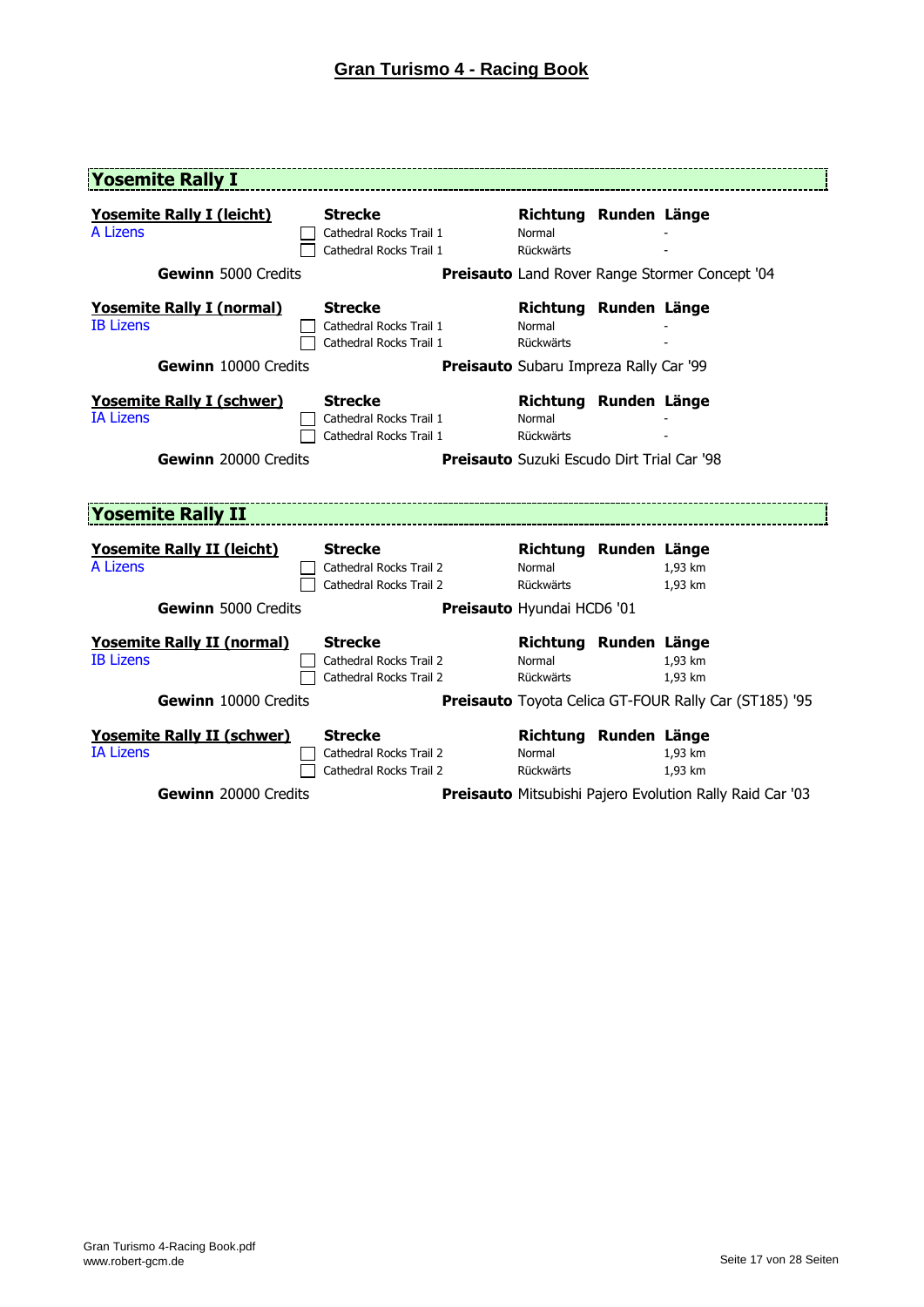| <b>Chevrolet - Rennveranstaltungen</b>        |                                                                                                                                                                                                                                 |                                                                                  |                       |                                                      |
|-----------------------------------------------|---------------------------------------------------------------------------------------------------------------------------------------------------------------------------------------------------------------------------------|----------------------------------------------------------------------------------|-----------------------|------------------------------------------------------|
| <b>Corvette Festival</b><br><b>IB Lizens</b>  | <b>Strecke</b><br>Seattle Circuit<br>Laguna Seca Raceway<br>New York<br>Infineon Raceway<br>El Capitan<br>Gewinn 10000 - 6000 - 4000 - 3000 - 1000 - 500 Credits<br><b>Preisauto</b> Chevrolet Corvette Stingray Coupe (C2) '63 | Richtung Runden Länge<br>Normal<br>Normal<br>Rückwärts<br>Normal<br>Normal       | 4<br>4<br>4<br>4<br>4 | 3,86 km<br>3,71 km<br>4,17 km<br>4,06 km<br>4,87 km  |
| <b>Camaro Meeting</b><br><b>B</b> Lizens      | <b>Strecke</b><br>Soul Central<br>El Capitan<br>Midfield Raceway<br>Gewinn 2000 - 1000 - 500 - 400 - 300 - 200 Credits<br>Preisauto Chevrolet Camaro IROC-Z Concept '88                                                         | Richtung Runden Länge<br>Normal<br>Rückwärts<br>Normal                           | 4<br>3<br>3           | 2,72 km<br>4,87 km<br>3,56 km                        |
| <b>Chrysler - Rennveranstaltungen</b>         |                                                                                                                                                                                                                                 |                                                                                  |                       |                                                      |
| <b>Crossfire Trophy</b><br>A Lizens           | <b>Strecke</b><br>Seattle Circuit<br>Twin Ring Motegi Speedway<br><b>Trial Mountain</b><br>Gewinn 7500 - 5000 - 2500 - 1000 - 500 - 300 Credits<br><b>Preisauto</b> Dodge Viper GTSR Concept '00                                | Richtung Runden Länge<br>Normal<br>Normal<br>Rückwärts                           | 2<br>3                | 3,86 km<br>2,41 km<br>3,98 km                        |
| <b>Saleen - Rennveranstaltungen</b>           |                                                                                                                                                                                                                                 |                                                                                  |                       |                                                      |
| <b>Saleen S7 Club</b><br><b>IB Lizens</b>     | <b>Strecke</b><br>Circuit de la Sarthe<br>El Capitan<br>Special Stage Route 5<br>Suzuka Circuit<br>Infineon Raceway<br>Gewinn 10000 - 6000 - 4000 - 3000 - 1000 - 500 Credits<br>Preisauto Nike One 2022                        | Richtung Runden Länge<br>Normal<br>Normal<br>Rückwärts<br>Normal<br>Normal       | 2<br>4<br>4<br>3<br>4 | 13,63 km<br>4,87 km<br>3,79 km<br>5,81 km<br>4,06 km |
|                                               |                                                                                                                                                                                                                                 |                                                                                  |                       |                                                      |
| <b>Shelby - Rennveranstaltungen</b>           |                                                                                                                                                                                                                                 |                                                                                  |                       |                                                      |
| <b>Shelby Cobra Pokal</b><br><b>IB Lizens</b> | <b>Strecke</b><br>Seattle Circuit<br>High Speed Ring<br>New York<br>Laguna Seca Raceway<br><b>Trial Mountain</b><br>Gewinn 10000 - 6000 - 4000 - 3000 - 1000 - 500 Credits                                                      | Richtung Runden Länge<br>Rückwärts<br>Rückwärts<br>Normal<br>Normal<br>Rückwärts | 2<br>2<br>2<br>2<br>2 | 3,86 km<br>4 km<br>4,17 km<br>3,71 km<br>3,98 km     |

**Preisauto** Shelby Mustang G.T.350R '65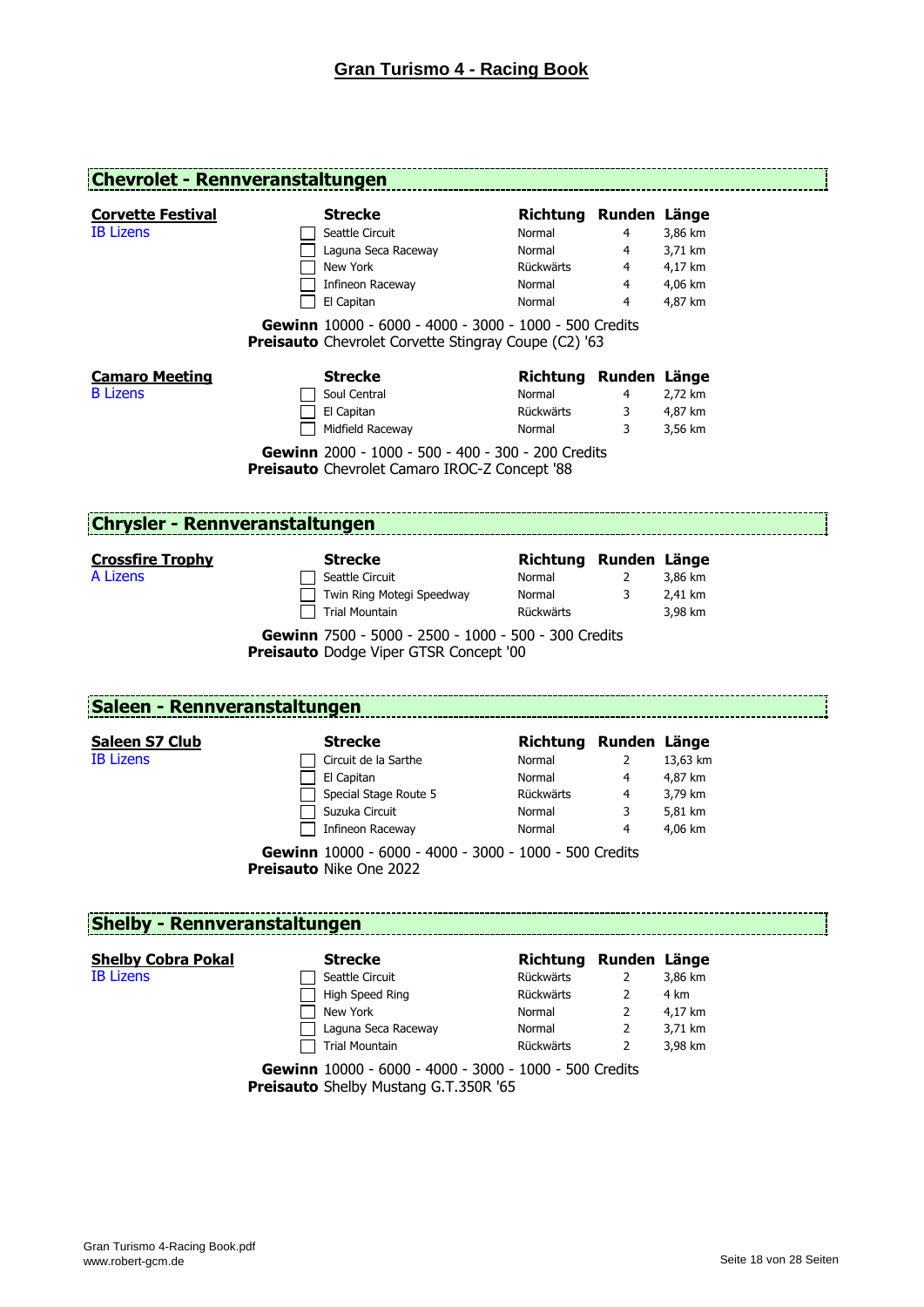| <b>Citroen - Rennveranstaltungen</b>   |                                                                                                                                                                                                                                   |                                                                            |                                                 |                                                     |
|----------------------------------------|-----------------------------------------------------------------------------------------------------------------------------------------------------------------------------------------------------------------------------------|----------------------------------------------------------------------------|-------------------------------------------------|-----------------------------------------------------|
| 2 PS 2 Zylinder Klassiker<br>- Lizens  | <b>Strecke</b><br>Gewinn 2000 - 500 - 400 - 300 - 200 - 100 Credits<br>Preisauto Citroen 2CV Type-A '54                                                                                                                           | Richtung Runden Länge                                                      |                                                 |                                                     |
| <b>Renault - Rennveranstaltungen</b>   |                                                                                                                                                                                                                                   |                                                                            |                                                 |                                                     |
| <b>Clio Trophy</b><br><b>IB Lizens</b> | <b>Strecke</b><br>Suzuka Circuit<br>Twin Ring Motegi Road Course<br>Tsukuba Circuit<br>Deep Forest<br>El Capitan<br>Gewinn 10000 - 6000 - 4000 - 3000 - 1000 - 500 Credits<br>Preisauto Lutecia Renault Sport V6 24V Race Car '00 | Richtung Runden Länge<br>Normal<br>Normal<br>Normal<br>Normal<br>Rückwärts | 3<br>4<br>7<br>4<br>4                           | 5,81 km<br>5,01 km<br>2,11 km<br>3,6 km<br>4,87 km  |
| <b>Megane Pokal</b><br>A Lizens        | <b>Strecke</b><br>Suzuka Circuit East Course<br>Opera Paris<br>Laguna Seca Raceway<br>Soul Central<br>Cote d'Azur<br>Gewinn 7500 - 5000 - 2500 - 1000 - 500 - 300 Credits<br><b>Preisauto Renault Avantime '02</b>                | Richtung Runden Länge<br>Normal<br>Normal<br>Normal<br>Normal<br>Normal    | 3<br>3<br>$\overline{2}$<br>3<br>$\overline{2}$ | 2,31 km<br>2,91 km<br>3,71 km<br>2,72 km<br>3,35 km |
| <b>Peugeot - Rennveranstaltungen</b>   |                                                                                                                                                                                                                                   |                                                                            |                                                 |                                                     |
| 206 Pokal<br><b>IB Lizens</b>          | <b>Strecke</b><br>Opera Paris<br>Tsukuba Circuit<br>Driving Park- Motorland<br>Suzuka Circuit East Course<br>Cote d'Azur                                                                                                          | Richtung Runden Länge<br>Normal<br>Normal<br>Rückwärts<br>Normal<br>Normal | 4<br>5<br>8<br>5<br>3                           | 2,91 km<br>2,11 km<br>1,34 km<br>2,31 km<br>3,35 km |

**Gewinn** 7500 - 5000 - 2500 - 1000 - 500 - 300 Credits **Preisauto** Peugeot 205 Turbo 16 Rally Car '85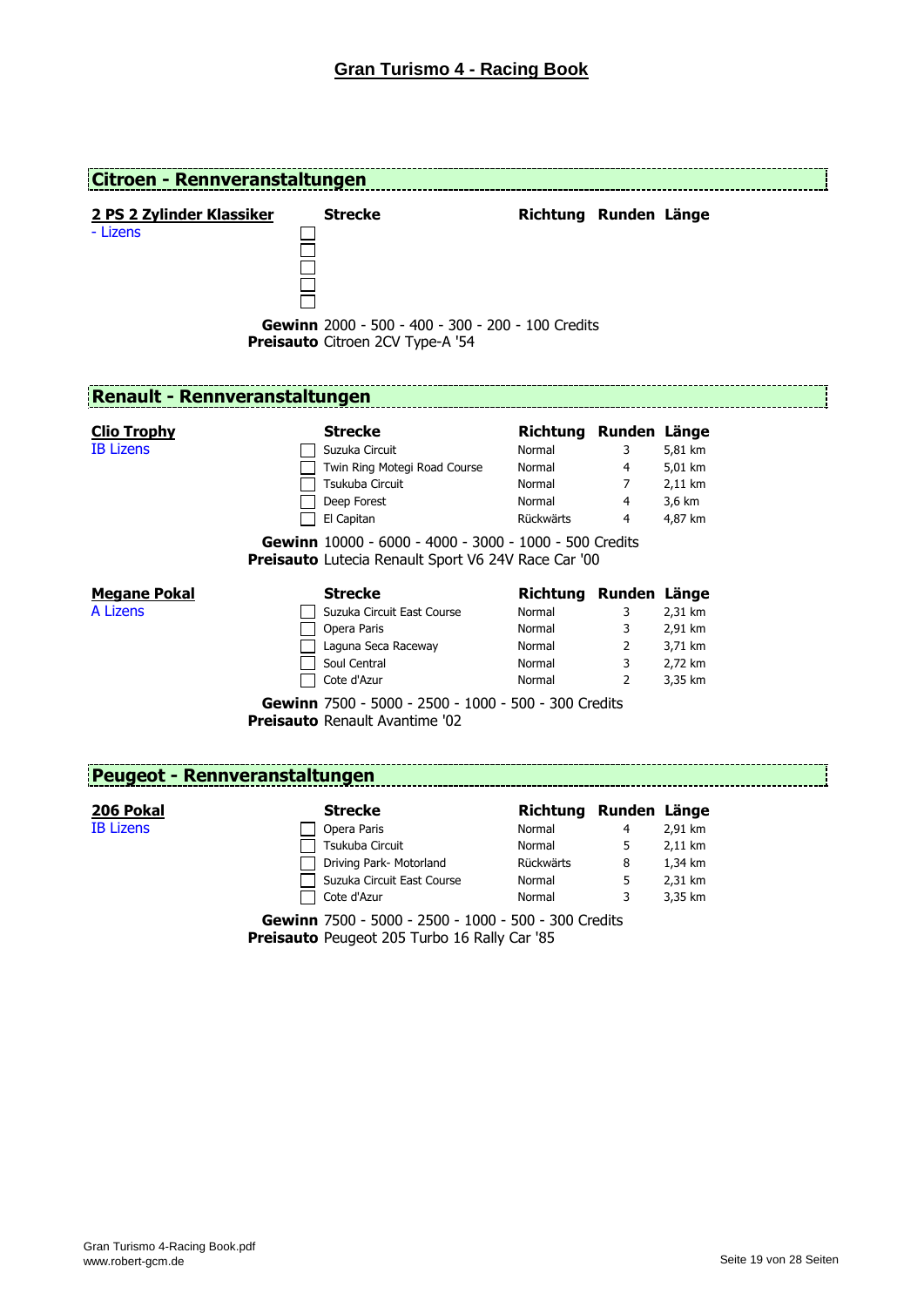| Alpine - Rennveranstaltungen             |                 |                                                                                                                                                                                                                        |                                                                            |                                                 |                                                     |
|------------------------------------------|-----------------|------------------------------------------------------------------------------------------------------------------------------------------------------------------------------------------------------------------------|----------------------------------------------------------------------------|-------------------------------------------------|-----------------------------------------------------|
| <b>Renault Alpine Pokal</b><br>A Lizens  | Preisgeld 50000 | <b>Strecke</b><br>Tokyo Route 246<br><b>Trial Mountain</b><br>Opera Paris<br>Special Stage Route 5<br>Grand Valley Speedway<br>Gewinn 7500 - 5000 - 2500 - 1000 - 500 - 300 Credits<br>Preisauto Alpine A110 1600S '73 | Richtung Runden Länge<br>Normal<br>Normal<br>Rückwärts<br>Normal<br>Normal | $\overline{2}$<br>3<br>3<br>$\overline{2}$<br>2 | 5,12 km<br>3,98 km<br>2,91 km<br>3,79 km<br>4,94 km |
| Alfa Romeo - Rennveranstaltungen         |                 |                                                                                                                                                                                                                        |                                                                            |                                                 |                                                     |
| <b>GTA Pokal</b><br>- Lizens             |                 | <b>Strecke</b><br>Grand Valley East Section<br>Tsukuba Circuit<br>Apricot Hill<br>Gewinn 2000 - 500 - 400 - 300 - 200 - 100 Credits<br>Preisauto Alfa Romeo Giulia Sprint GTA 1600 '65                                 | Richtung Runden Länge<br>Rückwärts<br>Normal<br>Normal                     | $\overline{2}$<br>3<br>$\overline{2}$           | 3 km<br>2,11 km<br>3,86 km                          |
| Audi - Rennveranstaltungen               |                 |                                                                                                                                                                                                                        |                                                                            |                                                 |                                                     |
| <b>Tourist Trophy</b><br><b>B</b> Lizens | Preisgeld 20000 | <b>Strecke</b><br>El Capitan<br>Tokyo Route 246<br>Deep Forest<br>Gewinn 5000 - 2000 - 1000 - 900 - 800 - 500 Credits<br><b>Preisauto</b> Audi LeMans Quattro '03 (--- Credits)                                        | Richtung Runden Länge<br>Normal<br>Rückwärts<br>Rückwärts                  | $\overline{2}$<br>$\mathbf{1}$<br>2             | 4,87 km<br>5,12 km<br>3,6 km                        |
| <u>A3 Pokal</u><br>- Lizens              |                 | <b>Strecke</b><br>Suzuka Circuit East Course<br>Midfield Raceway<br>Laguna Seca Raceway<br>Gewinn 2000 - 500 - 400 - 300 - 200 - 100 Credits                                                                           | Richtung Runden Länge<br>Normal<br>Normal<br>Normal                        | $3^{\circ}$<br>$\mathbf{2}$<br>$\overline{2}$   | 2,31 km<br>3,56 km<br>3,71 km                       |

**Preisauto** Audi Pikes Peak Quattro '03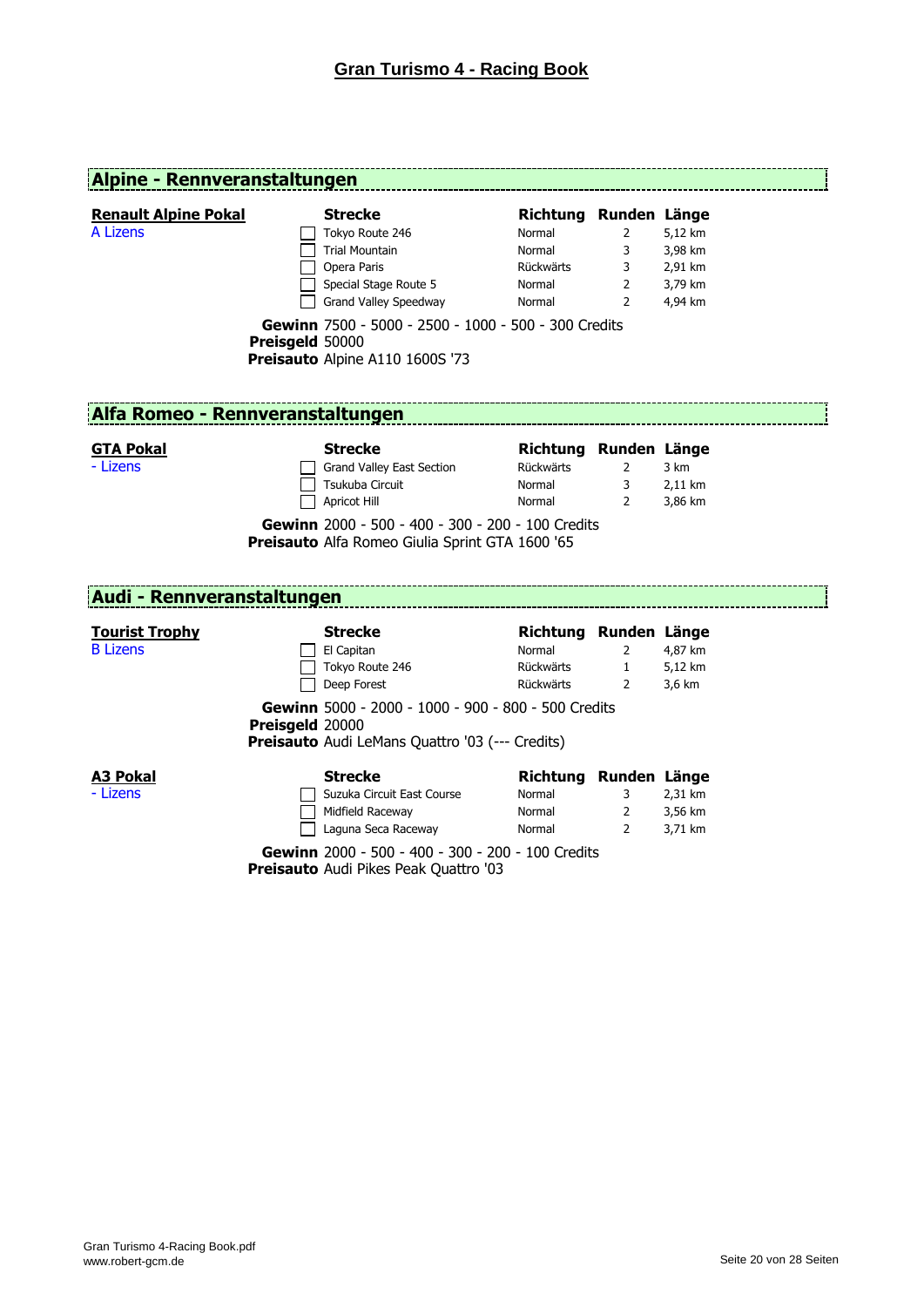| <b>BMW - Rennveranstaltungen</b>              |                 |                                                                                                                                                                                                                 |                                                                               |                                               |                                                      |
|-----------------------------------------------|-----------------|-----------------------------------------------------------------------------------------------------------------------------------------------------------------------------------------------------------------|-------------------------------------------------------------------------------|-----------------------------------------------|------------------------------------------------------|
| <u>1er Trophy</u><br>- Lizens                 |                 | <b>Strecke</b><br>Grand Valley Speedway<br>Infineon Raceway<br>Twin Ring Motegi East                                                                                                                            | Richtung Runden Länge<br>Normal<br>Normal<br>Normal                           | $\mathbf{1}$<br>$\overline{2}$<br>2           | 4,94 km<br>4,06 km<br>3,54 km                        |
|                                               |                 | Gewinn 3000 - 1000 - 500 - 400 - 300 - 200 Credits<br>Preisauto BMW 2002 Turbo '73                                                                                                                              |                                                                               |                                               |                                                      |
| <u>Club M</u><br>A Lizens                     | Preisgeld 35000 | <b>Strecke</b><br>El Capitan<br>Apricot Hill<br>Opera Paris<br>Suzuka Circuit<br>Nürburgring Nordschleife<br>Gewinn 10000 - 6000 - 4000 - 3000 - 1000 - 500 Credits<br>Preisauto BMW M3 GTR '03 (72466 Credits) | Richtung Runden Länge<br>Rückwärts<br>Normal<br>Rückwärts<br>Normal<br>Normal | 2<br>3<br>$\overline{4}$<br>2<br>$\mathbf{1}$ | 4,87 km<br>3,86 km<br>2,91 km<br>5,81 km<br>20,75 km |
| Mercedes Benz - Rennveranstaltungen           |                 |                                                                                                                                                                                                                 |                                                                               |                                               |                                                      |
| Legende des Silberpfeils<br>A Lizens          |                 | <b>Strecke</b><br>Fuji Speedway '90s<br>Nürburgring Nordschleife<br>Opera Paris<br>Gewinn 7500 - 5000 - 2500 - 1000 - 500 - 300 Credits<br>Preisauto Mercedes-Benz CLK Touring Car (D2 DTM) '00                 | Richtung Runden Länge<br>Normal<br>Normal<br>Normal                           | 3<br>$\mathbf{1}$<br>3                        | 4,4 km<br>20,75 km<br>2,91 km                        |
| <b>SL Herausforderung</b><br><b>IB Lizens</b> |                 | <b>Strecke</b><br>Apricot Hill<br>Fuji Speedway '80s<br>El Capitan<br>Gewinn 10000 - 6000 - 4000 - 3000 - 1000 - 500 Credits                                                                                    | Richtung Runden Länge<br>Normal<br>Normal<br>Normal                           | 4<br>4<br>4                                   | 3,86 km<br>4,32 km<br>4,87 km                        |
| <b>Opel - Rennveranstaltungen</b>             |                 | Preisauto Mercedes-Benz 300 SL Coupe '54                                                                                                                                                                        |                                                                               |                                               |                                                      |
| <b>Speedster Trophy</b>                       |                 | <b>Strecke</b>                                                                                                                                                                                                  | Richtung Runden Länge                                                         |                                               |                                                      |
| <b>IB Lizens</b>                              |                 | Grand Valley Speedway<br>Autum Ring<br>Suzuka Circuit East Course<br><b>Infineon Raceway</b>                                                                                                                    | Normal<br>Normal<br>Normal                                                    | 3<br>4<br>4<br>3                              | 4,94 km<br>3,03 km<br>2,31 km<br>4,06 km             |

**Gewinn** 7500 - 5000 - 2500 - 1000 - 500 - 300 Credits **Preisauto** Opel Calibra Touring Car (DTM) '94

Seattle Circuit **Normal** 3 3,86 km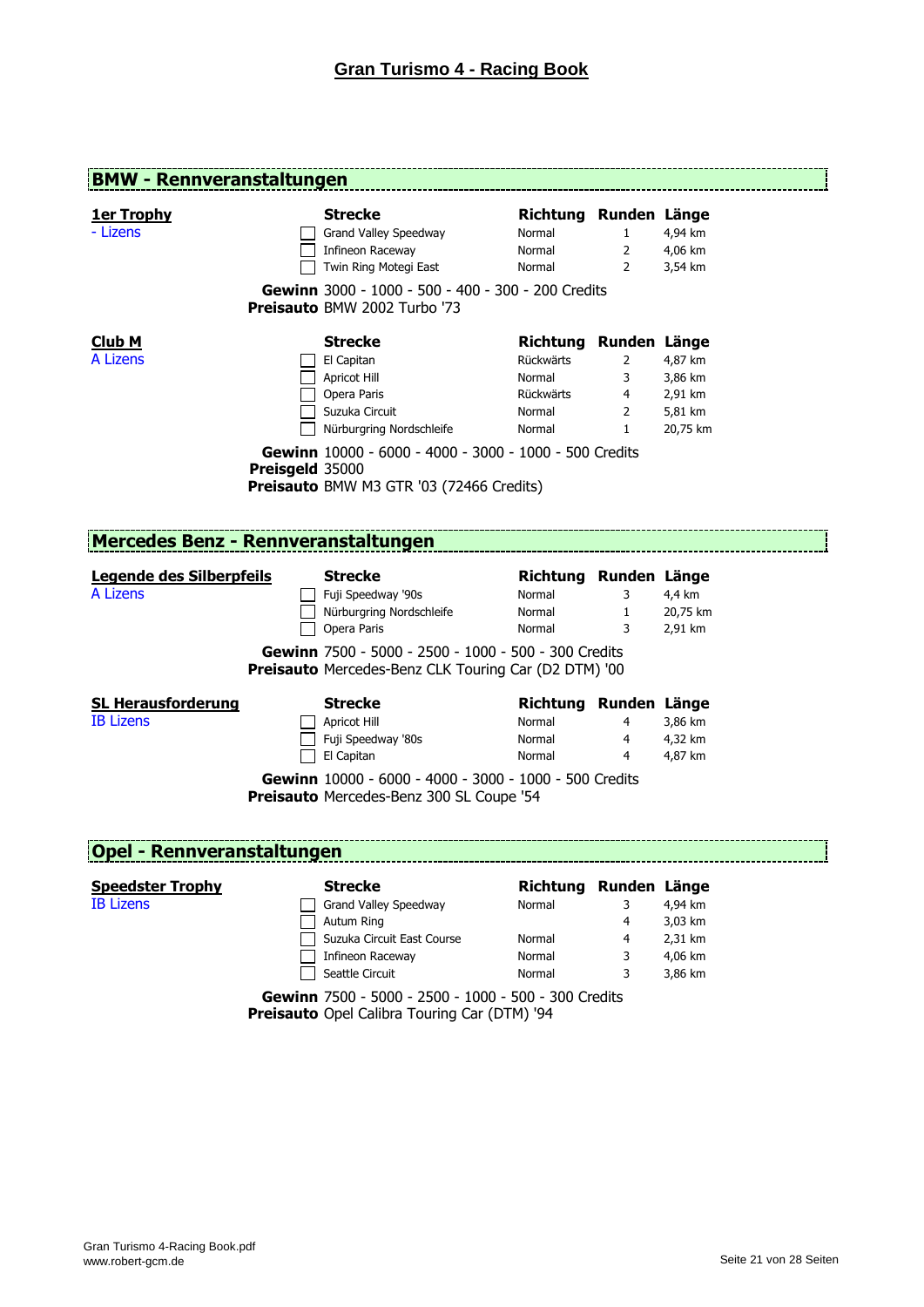|                                                                                   | Volkswagen - Rennveranstaltungen                                                                                                                                                                                                                               |                                                                            |                                                                 |                                                     |
|-----------------------------------------------------------------------------------|----------------------------------------------------------------------------------------------------------------------------------------------------------------------------------------------------------------------------------------------------------------|----------------------------------------------------------------------------|-----------------------------------------------------------------|-----------------------------------------------------|
| <b>Beetle Pokal</b><br><b>B</b> Lizens                                            | <b>Strecke</b><br>Fuji Speedway '90s<br>Twin Ring Motegi Road Course<br>Tsukuba Circuit<br>Suzuka Circuit<br>Fuji Speedway 2005 F1<br>Gewinn 2500 - 1000 - 500 - 400 - 300 - 200 Credits<br>Preisgeld 25000<br>Preisauto VW Beetle 1100 Standard (Type-11) '49 | Richtung Runden Länge<br>Normal<br>Normal<br>Normal<br>Normal<br>Normal    | 3<br>4<br>$\mathbf{1}$                                          | 4,4 km<br>5,01 km<br>2,11 km<br>5,81 km             |
| <b>Lupo Pokal</b><br>A Lizens                                                     | <b>Strecke</b><br>Fuji Speedway '90s<br>Nürburgring Nordschleife<br>Tsukuba Circuit<br>Suzuka Circuit<br>Infineon Raceway<br>Gewinn 5000 - 1000 - 500 - 400 - 300 - 200 Credits<br>Preisgeld 25000<br>Preisauto VW Karmann Ghia Coupe (Type-1) '68             | <b>Richtung</b><br>Normal<br>Normal<br>Normal<br>Normal<br>Normal          | Runden Länge<br>2<br>$\mathbf{1}$<br>3<br>1<br>2                | 4,4 km<br>20,75 km<br>2,11 km<br>5,81 km<br>4,06 km |
| GTI Pokal<br><b>B</b> Lizens                                                      | <b>Strecke</b><br>Hong Kong<br>Tsukuba Circuit<br>Opera Paris<br>Midfield Raceway<br>Deep Forest<br>Gewinn 2000 - 1000 - 500 - 400 - 300 - 200 Credits<br>Preisauto Volkswagen Golf I GTI '76                                                                  | <b>Richtung</b><br>Rückwärts<br>Normal<br>Normal<br>Rückwärts<br>Rückwärts | Runden Länge<br>$\overline{2}$<br>3<br>2<br>$\overline{2}$<br>2 | 2,87 km<br>2,11 km<br>2,91 km<br>3,56 km<br>3,6 km  |
| Hyundai - Rennveranstaltungen<br><b>Hyundai Sport Festival</b><br><b>B</b> Lizens | <b>Strecke</b><br>Autum Ring<br>Hong Kong<br><b>Grand Valley East Section</b><br>Tsukuba Circuit<br>Soul Central                                                                                                                                               | Richtung Runden Länge<br>Normal<br>Normal<br>Normal<br>Normal<br>Normal    | $\overline{2}$<br>2<br>2<br>3<br>$\overline{2}$                 | 3,03 km<br>2,87 km<br>3 km<br>2,11 km<br>2,72 km    |

**Gewinn** 5000 - 2000 - 1000 - 900 - 800 - 500 Credits **Preisauto** Hyundai Clix '01

# **Aston Martin - Rennveranstaltungen**

### **Aston Martin Festival <b>Right** Streck

| ۰.<br>٠ |
|---------|
|         |

|              | Strecke         |
|--------------|-----------------|
| l 1          | Fuji Speedway " |
| $\mathbf{I}$ | Hong Kong       |
|              | Autum Ring      |

| Aston Martin Festival | Strecke            | Richtung Runden Länge |         |
|-----------------------|--------------------|-----------------------|---------|
| <b>B</b> Lizens       | Fuji Speedway '90s | Normal                | 4.4 km  |
|                       | Hong Kong          | Normal                | 2.87 km |
|                       | Autum Ring         | Normal                | 3.03 km |
|                       |                    |                       |         |

**Gewinn** 2000 - 1000 - 500 - 400 - 300 - 200 Credits **Preisauto** Aston Martin DB9 Coupe '03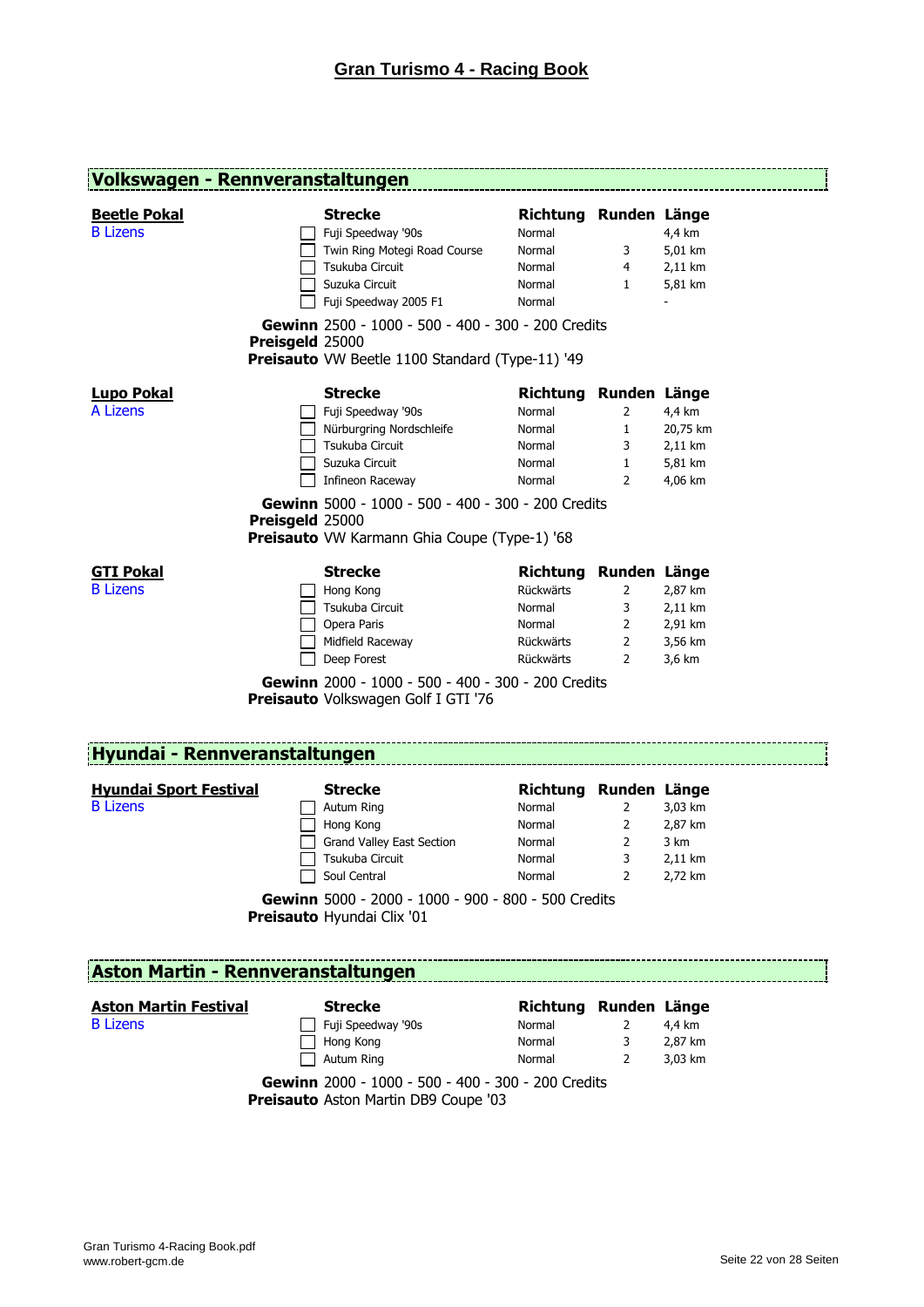**Preisauto** Mini Marcos GT '70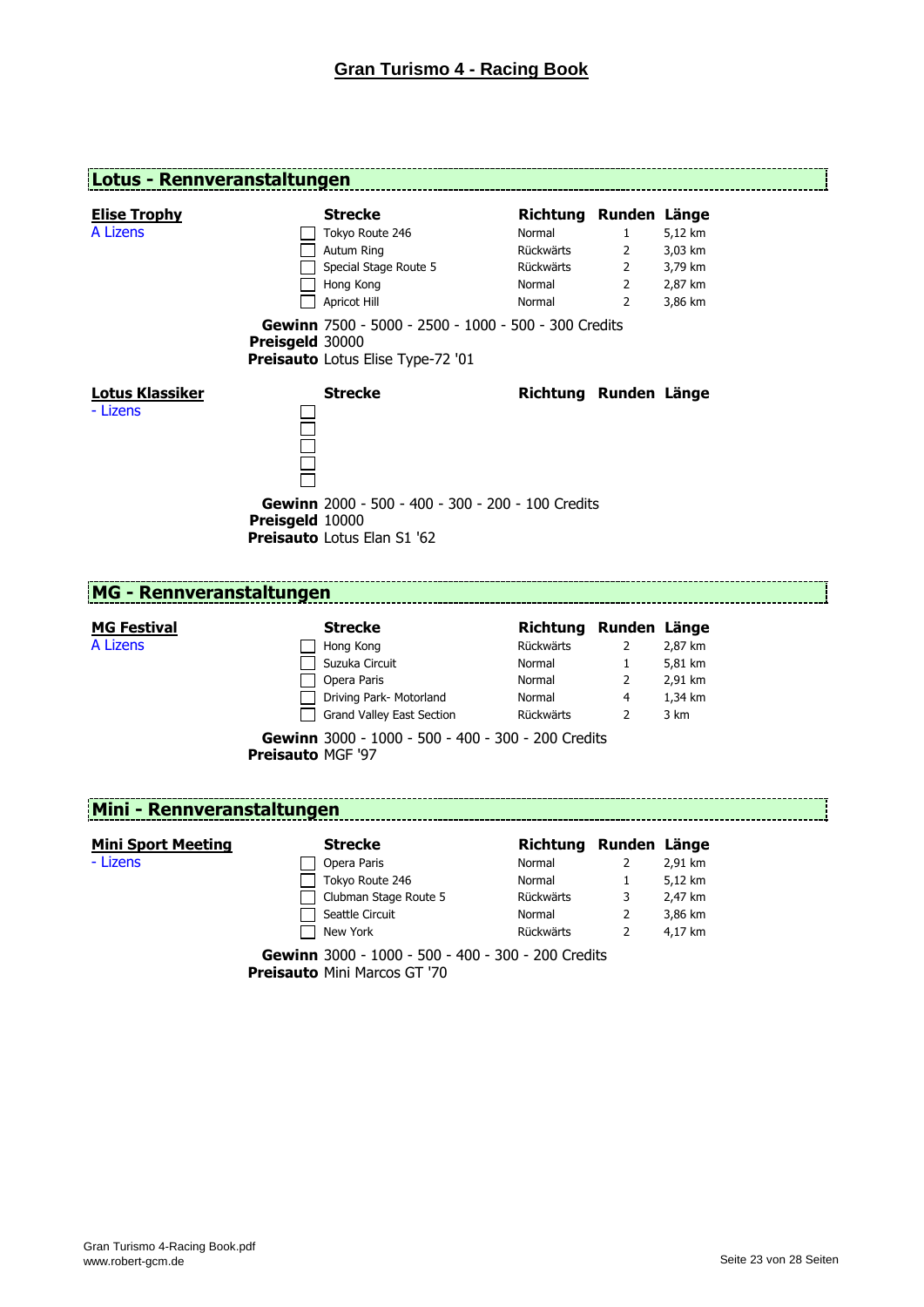| <b>TVR - Rennveranstaltungen</b>                                                                               |                                                                                           |                       |                |         |  |  |  |
|----------------------------------------------------------------------------------------------------------------|-------------------------------------------------------------------------------------------|-----------------------|----------------|---------|--|--|--|
| <b>Blackpool Racers</b>                                                                                        | <b>Strecke</b>                                                                            | Richtung Runden Länge |                |         |  |  |  |
| A Lizens                                                                                                       |                                                                                           |                       |                |         |  |  |  |
|                                                                                                                | Suzuka Circuit East Course                                                                | Normal                | 5              | 2,31 km |  |  |  |
|                                                                                                                | Special Stage Route 5                                                                     | Normal                | 3              | 3,79 km |  |  |  |
|                                                                                                                | Laguna Seca Raceway                                                                       | Normal                | 3              | 3,71 km |  |  |  |
|                                                                                                                | Opera Paris                                                                               | Normal                | 4              | 2,91 km |  |  |  |
|                                                                                                                | Fuji Speedway 2005 F1                                                                     | Normal                | 3              |         |  |  |  |
| Gewinn 3000 - 1000 - 500 - 400 - 300 - 200 Credits<br><b>Preisauto</b> TVR Cerbera Speed 12 '00                |                                                                                           |                       |                |         |  |  |  |
|                                                                                                                |                                                                                           |                       |                |         |  |  |  |
|                                                                                                                | <b>Triumph - Rennveranstaltungen</b>                                                      |                       |                |         |  |  |  |
| <b>Spitfire Pokal</b>                                                                                          | <b>Strecke</b>                                                                            | Richtung Runden Länge |                |         |  |  |  |
| A Lizens                                                                                                       | El Capitan                                                                                | Normal                | 2              | 4,87 km |  |  |  |
|                                                                                                                | Twin Ring Motegi West                                                                     | Normal                | 3              | 1,49 km |  |  |  |
|                                                                                                                | Autum Ring Mini                                                                           | Rückwärts             | 4              | 1,28 km |  |  |  |
|                                                                                                                | Clubman Stage Route 5                                                                     | Normal                | 3              | 2,47 km |  |  |  |
|                                                                                                                | Soul Central                                                                              | Rückwärts             | $\overline{2}$ | 2,72 km |  |  |  |
|                                                                                                                | Gewinn 3000 - 1000 - 500 - 400 - 300 - 200 Credits                                        |                       |                |         |  |  |  |
|                                                                                                                | Daihatsu - Rennveranstaltungen                                                            |                       |                |         |  |  |  |
|                                                                                                                |                                                                                           |                       |                |         |  |  |  |
| <b>Copen Rennen</b><br>A Lizens                                                                                | <b>Strecke</b>                                                                            | Richtung Runden Länge |                |         |  |  |  |
|                                                                                                                | Tsukuba Circuit                                                                           | Normal                | $\overline{2}$ | 2,11 km |  |  |  |
|                                                                                                                | Driving Park- Motorland                                                                   | Normal                | 3              | 1,34 km |  |  |  |
|                                                                                                                | Autum Ring Mini                                                                           | Normal                | 3              | 1,28 km |  |  |  |
| Gewinn 7500 - 5000 - 2500 - 1000 - 500 - 300 Credits<br><b>Preisauto</b> Daihatsu Sirion X4 '00 (2953 Credits) |                                                                                           |                       |                |         |  |  |  |
| <b>Midget II Rennen</b>                                                                                        | <b>Strecke</b>                                                                            | Richtung Runden Länge |                |         |  |  |  |
| - Lizens                                                                                                       | Driving Park- Motorland                                                                   | Rückwärts             | 4              | 1,34 km |  |  |  |
|                                                                                                                | Gewinn 2000 - 500 - 400 - 300 - 200 - 100 Credits<br><b>Preisauto</b> Daihatsu Midget '63 |                       |                |         |  |  |  |
| Honda - Rennveranstaltungen                                                                                    |                                                                                           |                       |                |         |  |  |  |
|                                                                                                                |                                                                                           |                       |                |         |  |  |  |
| <b>Type R Meeting</b>                                                                                          | <b>Strecke</b>                                                                            | Richtung              | Runden Länge   |         |  |  |  |
| <b>IB Lizens</b>                                                                                               | Twin Ring Motegi Road Course                                                              | Normal                | 4              | 5,01 km |  |  |  |
|                                                                                                                | Autum Ring                                                                                | Rückwärts             | 5              | 3,03 km |  |  |  |
|                                                                                                                | Suzuka Circuit                                                                            | Normal                | 4              | 5,81 km |  |  |  |
|                                                                                                                | Driving Park- Motorland                                                                   | Rückwärts             | 10             | 1,34 km |  |  |  |
|                                                                                                                | Tsukuba Circuit                                                                           | Normal                | 10             | 2,11 km |  |  |  |
|                                                                                                                | Gewinn 10000 - 6000 - 4000 - 3000 - 1000 - 500 Credits                                    |                       |                |         |  |  |  |
|                                                                                                                | Preisauto Honda HSC (Honda Sports Concept) '03                                            |                       |                |         |  |  |  |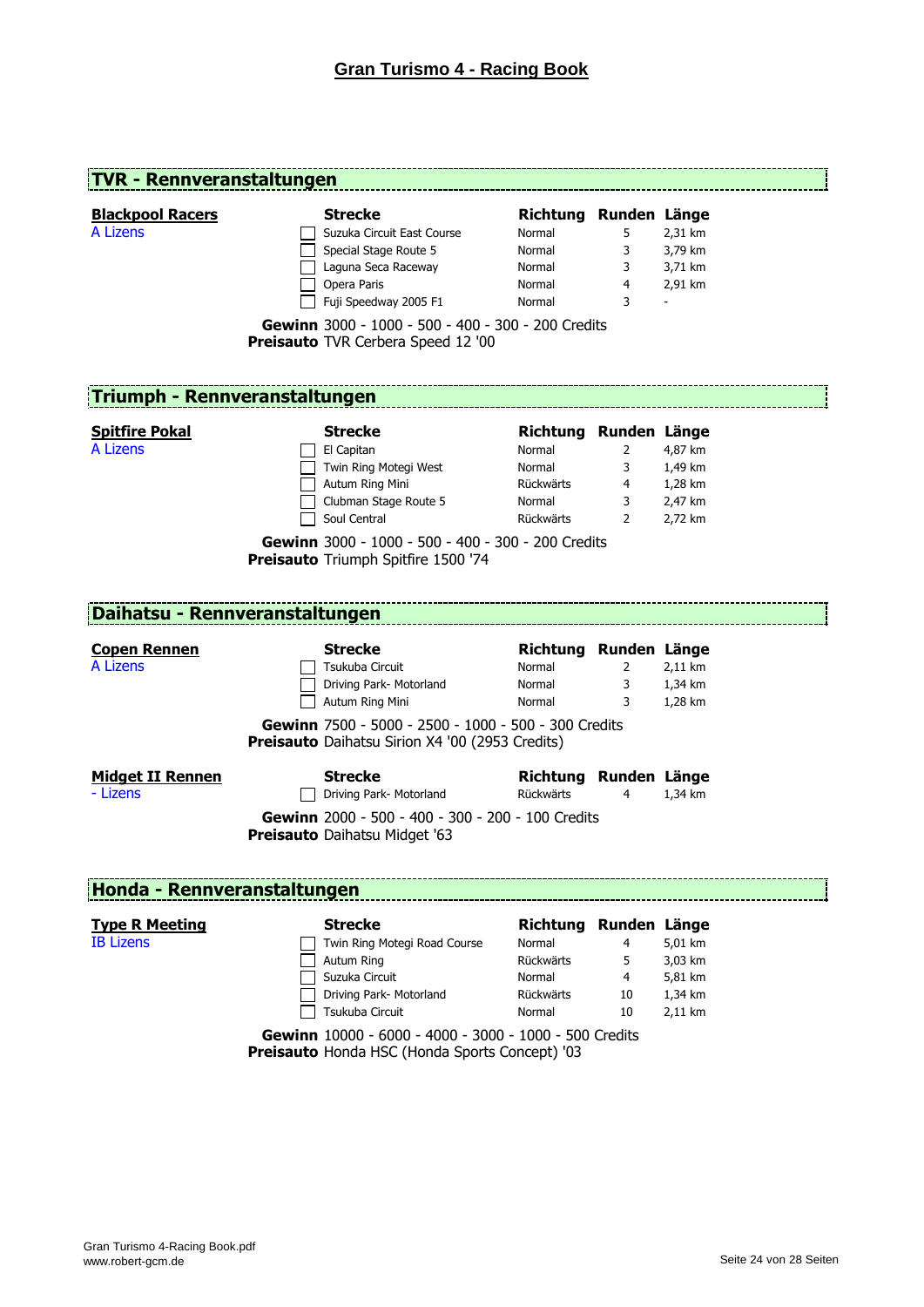| <b>Civic Rennen</b><br><b>B</b> Lizens        | <b>Strecke</b><br>Twin Ring Motegi East<br>Suzuka Circuit East Course<br>Deep Forest<br>Autum Ring Mini<br>Midfield Raceway<br>Gewinn 5000 - 2000 - 1000 - 900 - 800 - 500 Credits<br>Preisauto Honda Civic Si (Mugen Motul Race Car) '87 | Richtung Runden Länge<br>Normal<br>Normal<br>Normal<br>Normal<br>Rückwärts                    | 2<br>3<br>$\overline{2}$<br>3<br>2 | 3,54 km<br>2,31 km<br>3,6 km<br>1,28 km<br>3,56 km  |
|-----------------------------------------------|-------------------------------------------------------------------------------------------------------------------------------------------------------------------------------------------------------------------------------------------|-----------------------------------------------------------------------------------------------|------------------------------------|-----------------------------------------------------|
| Isuzu - Rennveranstaltungen                   |                                                                                                                                                                                                                                           |                                                                                               |                                    |                                                     |
| <b>Isuzu Sport Klassiker</b><br>- Lizens      | <b>Strecke</b><br>Tsukuba Circuit<br>Fuji Speedway '80s<br><b>Trial Mountain</b><br>Gewinn 2000 - 500 - 400 - 300 - 200 - 100 Credits<br>Preisauto Isuzu 117 Coupe '68                                                                    | Richtung Runden Länge<br>Normal<br>Normal<br>Normal                                           | 3<br>2                             | 2,11 km<br>4,32 km<br>3,98 km                       |
| Mazda - Rennveranstaltungen                   |                                                                                                                                                                                                                                           | and the control of the control of the control of the control of the control of the control of |                                    |                                                     |
| <b>Wankelmotor Club</b><br><b>B</b> Lizens    | <b>Strecke</b><br>Laguna Seca Raceway<br>Autum Ring<br>Special Stage Route 5<br>Opera Paris<br>Suzuka Circuit<br>Gewinn 5000 - 2000 - 1000 - 900 - 800 - 500 Credits<br>Preisauto Mazda Cosmo Sport (L10A) '67 (15724 Credits)            | Richtung Runden Länge<br>Normal<br>Rückwärts<br>Normal<br>Normal<br>Normal                    | 2<br>2<br>$\overline{2}$<br>2<br>1 | 3,71 km<br>3,03 km<br>3,79 km<br>2,91 km<br>5,81 km |
| <b>NR-A Roadster Pokal</b><br><b>B</b> Lizens | <b>Strecke</b><br>Twin Ring Motegi East<br>Tokyo Route 246<br>Clubman Stage Route 5<br>Tsukuba Circuit<br><b>Trial Mountain</b><br>Gewinn 2000 - 1000 - 500 - 400 - 300 - 200 Credits<br>Preisauto Mazda MX-Crossport '05                 | Richtung Runden Länge<br>Normal<br>Normal<br>Rückwärts<br>Normal<br>Normal                    | 2<br>1<br>2<br>3<br>$\overline{2}$ | 3,54 km<br>5,12 km<br>2,47 km<br>2,11 km<br>3,98 km |
| <b>NR-A RX 8 Pokal</b><br><b>B</b> Lizens     | <b>Strecke</b><br>Laguna Seca Raceway<br>Special Stage Route 5<br>Fuji Speedway '90s<br>El Capitan<br>Tsukuba Circuit<br>Gewinn 2000 - 1000 - 500 - 400 - 300 - 200 Credits<br>Preisgeld 15000                                            | Richtung Runden Länge<br>Normal<br>Normal<br>Normal<br>Normal<br>Normal                       | 2<br>2<br>2<br>2<br>$\overline{2}$ | 3,71 km<br>3,79 km<br>4,4 km<br>4,87 km<br>2,11 km  |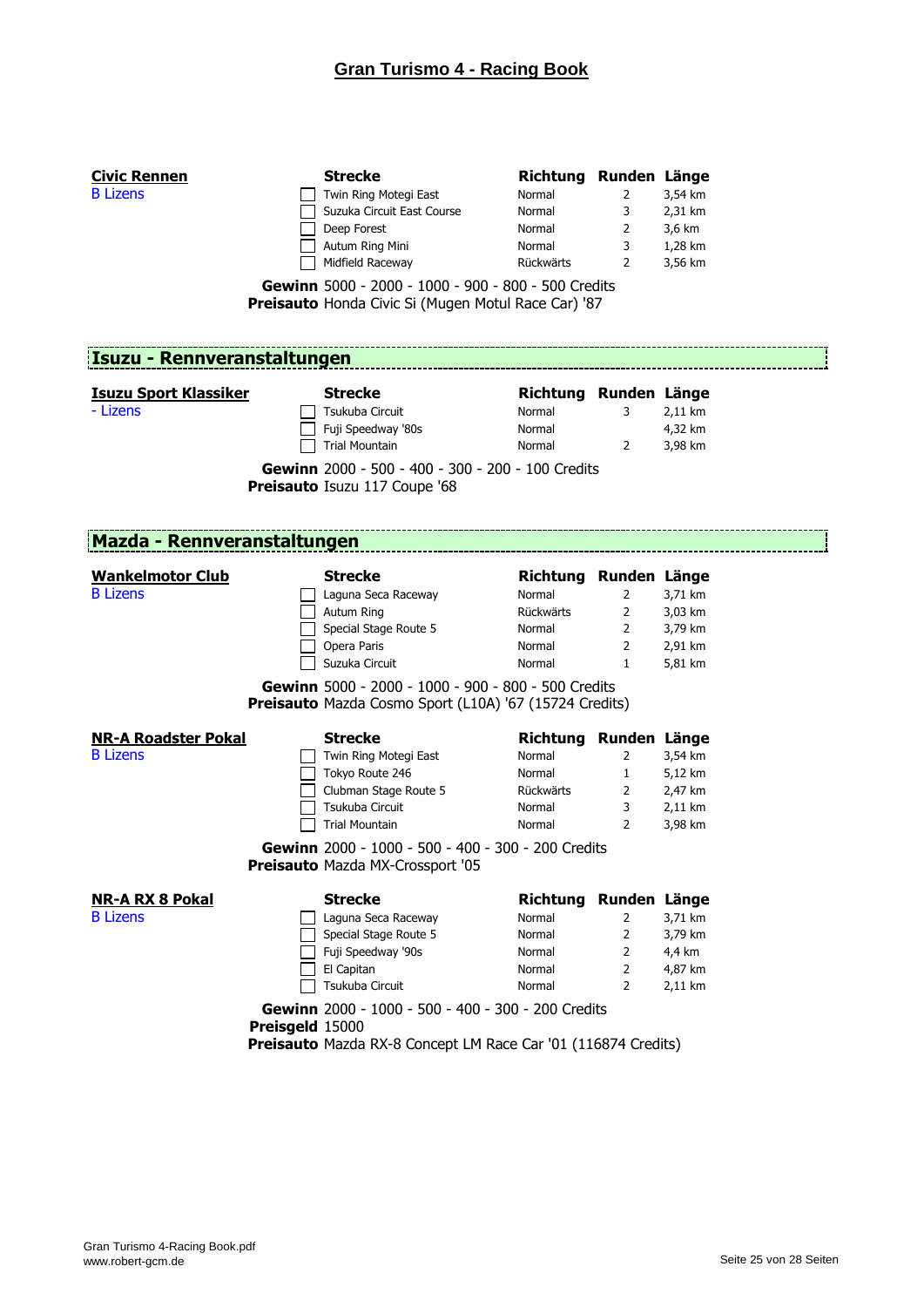| Mitsubishi - Rennveranstaltungen                       |                 |                                                                                                                                                                                                                                                        |                                                                               |                                               |                                                     |
|--------------------------------------------------------|-----------------|--------------------------------------------------------------------------------------------------------------------------------------------------------------------------------------------------------------------------------------------------------|-------------------------------------------------------------------------------|-----------------------------------------------|-----------------------------------------------------|
| <b>Evolution Meeting</b><br><b>B</b> Lizens            |                 | <b>Strecke</b><br>Clubman Stage Route 5<br>Fuji Speedway '90s<br>Tokyo Route 246                                                                                                                                                                       | Richtung Runden Länge<br>Normal<br>Normal<br>Normal                           | 3<br>2<br>1                                   | 2,47 km<br>4,4 km<br>5,12 km                        |
|                                                        |                 | Gewinn 2000 - 1000 - 500 - 400 - 300 - 200 Credits<br>Preisauto Mistubishi Lancer 1600 GSR Rally Car '74                                                                                                                                               |                                                                               |                                               |                                                     |
| <b>Mirage Pokal</b><br>- Lizens                        | Preisgeld 15000 | <b>Strecke</b><br>Tsukuba Circuit<br>Autum Ring<br>Special Stage Route 5<br>Laguna Seca Raceway<br>Suzuka Circuit<br>Gewinn 2000 - 500 - 400 - 300 - 200 - 100 Credits<br>Preisauto Mitsubishi I Concept '03                                           | Richtung Runden Länge<br>Normal<br>Normal<br>Normal<br>Normal<br>Normal       | 3<br>$\overline{2}$<br>2<br>2<br>$\mathbf{1}$ | 2,11 km<br>3,03 km<br>3,79 km<br>3,71 km<br>5,81 km |
| Nissan - Rennveranstaltungen                           |                 |                                                                                                                                                                                                                                                        |                                                                               |                                               |                                                     |
| Rennen des roten<br>"R" Abzeichens<br><b>IA Lizens</b> |                 | <b>Strecke</b><br>Twin Ring Motegi Road Course<br><b>Trial Mountain</b><br>Fuji Speedway '80s<br>New York<br>Suzuka Circuit<br>Gewinn 12000 - 6500 - 5000 - 4000 - 1500 - 800 Credits<br><b>Preisauto</b> Skyline GT-R LM Road Going Version (R33) '95 | Richtung Runden Länge<br>Normal<br>Rückwärts<br>Normal<br>Rückwärts<br>Normal | 10<br>6<br>4<br>6<br>6                        | 5,01 km<br>3,98 km<br>4,32 km<br>4,17 km<br>5,81 km |
| <b>Micra Brothers</b><br><b>B</b> Lizens               |                 | <b>Strecke</b><br>Autum Ring Mini<br>Suzuka Circuit East Course<br>Grand Valley East Section<br>Gewinn 2000 - 1000 - 500 - 400 - 300 - 200 Credits<br>Preisauto Nissan mm-R Cup Car '01                                                                | Richtung Runden Länge<br>Normal<br>Normal<br><b>Rückwärts</b>                 | 4<br>3<br>2                                   | 1,28 km<br>2,31 km<br>3 km                          |
| <b>Silvia &amp; Co</b><br><b>B</b> Lizens              |                 | <b>Strecke</b><br>Tsukuba Circuit<br>Special Stage Route 5<br>Fuji Speedway '90s<br>Gewinn 2000 - 1000 - 500 - 400 - 300 - 200 Credits<br><b>Preisauto Nissan Sileighty '98</b>                                                                        | Richtung Runden Länge<br>Normal<br>Normal<br>Normal                           | 3<br>2<br>2                                   | 2,11 km<br>3,79 km<br>4,4 km                        |
| Club "Z"<br>A Lizens                                   |                 | <b>Strecke</b><br>New York                                                                                                                                                                                                                             | Richtung Runden Länge<br>Normal                                               | 3                                             | 4,17 km                                             |

Tokyo Route 246 Rückwärts 2 5,12 km El Capitan Normal 2 4,87 km

Grand Valley Speedway **Rückwärts** 2 4,94 km

Laguna Seca Raceway Normal 3 3,71 km

**Gewinn** 7500 - 5000 - 2500 - 1000 - 500 - 300 Credits

**Preisauto** Nissan Fairlady 240ZG '71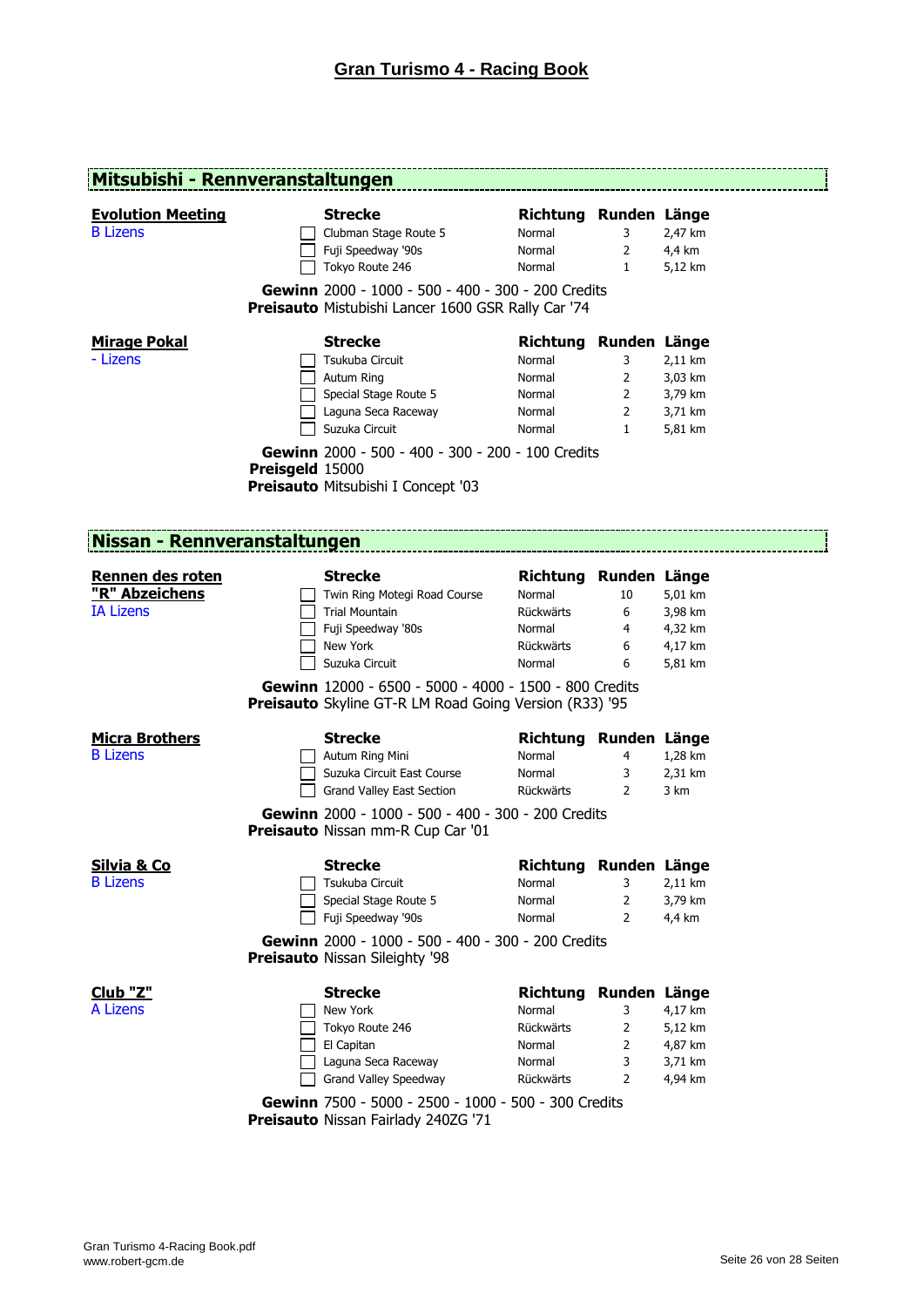| <b>Subaru - Rennveranstaltungen</b>         |                 |                                                                                                          |                                 |                |         |
|---------------------------------------------|-----------------|----------------------------------------------------------------------------------------------------------|---------------------------------|----------------|---------|
| <b>Subaru 360 Rennen</b><br><b>A Lizens</b> |                 | <b>Strecke</b><br>Tsukuba Circuit                                                                        | Richtung Runden Länge<br>Normal | 3              | 2,11 km |
|                                             |                 | Gewinn 3000 - 1000 - 500 - 400 - 300 - 200 Credits<br>Preisauto Subaru 360 '58                           |                                 |                |         |
| <b>Stern der Plejaden</b>                   |                 | <b>Strecke</b>                                                                                           | Richtung Runden Länge           |                |         |
| <b>IB Lizens</b>                            |                 | Tsukuba Circuit                                                                                          | Normal                          | 5              | 2,11 km |
|                                             |                 | <b>Trial Mountain</b>                                                                                    | Normal                          | 3              | 3,98 km |
|                                             |                 | Suzuka Circuit                                                                                           | Normal                          | $\overline{2}$ | 5,81 km |
|                                             |                 | Deep Forest                                                                                              | Rückwärts                       | 3              | 3,6 km  |
|                                             |                 | Laguna Seca Raceway                                                                                      | Normal                          | 3              | 3,71 km |
|                                             | Preisgeld 75000 | Gewinn 10000 - 6000 - 4000 - 3000 - 1000 - 500 Credits<br>Preisauto Subaru Impreza Super Touring Car '01 |                                 |                |         |
| <b>Suzuki - Rennveranstaltungen</b>         |                 |                                                                                                          |                                 |                |         |
| Suzuki K Car Pokal                          |                 | Strecke                                                                                                  | Richtung Runden Länge           |                |         |
| <b>B</b> Lizens                             |                 | Autum Ring Mini                                                                                          | Rückwärts                       | $\overline{4}$ | 1,28 km |
|                                             |                 | Tsukuba Circuit                                                                                          | Normal                          | 3              | 2,11 km |
|                                             |                 | Driving Park- Motorland                                                                                  | Normal                          | 4              | 1,34 km |
|                                             |                 | Gewinn 5000 - 2000 - 1000 - 900 - 800 - 500 Credits<br>Preisauto Suzuki Concept-S2 '03                   |                                 |                |         |
| <b>Suzuki Konzeptstudien</b><br>- Lizens    |                 | <b>Strecke</b>                                                                                           | Richtung Runden Länge           |                |         |
|                                             |                 | Gewinn 2000 - 500 - 400 - 300 - 200 - 100 Credits<br>Preisauto Suzuki GSX-R/4 '01                        |                                 |                |         |
| Toyota - Rennveranstaltungen                |                 |                                                                                                          |                                 |                |         |
| <b>Altezza Rennen</b>                       |                 | <b>Strecke</b>                                                                                           | Richtung Runden Länge           |                |         |
| <b>B</b> Lizens                             |                 | Tsukuba Circuit                                                                                          | Normal                          | 3              | 2,11 km |
|                                             |                 | Suzuka Circuit                                                                                           | Normal                          | $\mathbf{1}$   | 5,81 km |
|                                             |                 | Apricot Hill                                                                                             | Normal                          | $\overline{2}$ | 3,86 km |
|                                             |                 | Twin Ring Motegi Road Course                                                                             | Normal                          | 2              | 5,01 km |

**Gewinn** 2000 - 1000 - 500 - 400 - 300 - 200 Credits **Preisauto** Toyota Altezza Touring Car '01

Fuji Speedway 2005 F1 Normal Normal